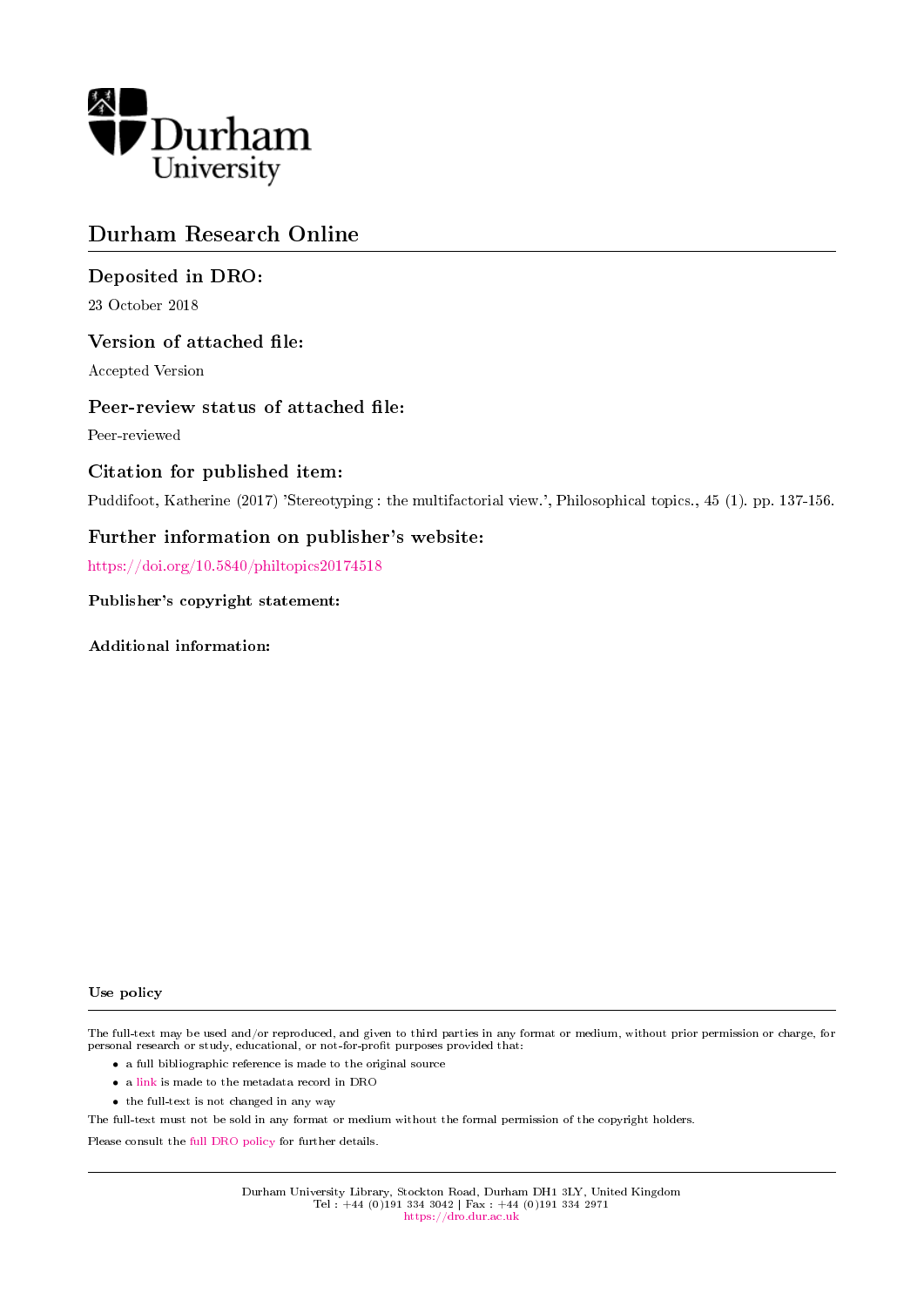### **Stereotyping: The multifactorial view**

Katherine Puddifoot

**Abstract** This paper proposes and defends the multifactorial view of stereotyping. According to this view, multiple factors determine whether or not any act of stereotyping increases the chance of an accurate judgement being made about an individual to whom the stereotype is applied. To support this conclusion, various features of acts of stereotyping that can determine the accuracy of stereotyping judgements are identified. The argument challenges two existing views that suggest that it is relatively easy for an act of stereotyping to increase the chance of an accurate judgement being made. In the process, it shows why stereotyping that associates Black people more strongly than White people with criminality in the United States cannot be defended, and actions to reduce the stereotyping criticised, on the basis that engaging in this form of stereotyping increases the chance of accurate judgements. As each of these important conclusions is supported by results from empirical psychology, the discussion exemplifies and vindicates the naturalistic approach to epistemology, according to which psychological findings provide an important contribution to understanding the epistemic standing of beliefs.

### **1. Introduction**

Humans often engage in stereotyping. Stereotypes associating social groups with particular attributes influence judgements about individuals perceived to belong to the social groups. Discussion of stereotyping frequently focuses on how it is morally objectionable, but there is another important topic relating to stereotyping, that is, the epistemic standing of stereotyping, and, in particular, whether it leads to correct or incorrect judgements about individuals to whom stereotypes are applied.

Many authors discussing the latter topic have concentrated on how judgements that are formed in the process of stereotyping are likely to be erroneous, distorted and poorly supported by the evidence (e.g. Lippmann 1922; Allport 1954; Saul 2013). However, the dominant view in the psychology literature is that stereotypes can be accurate or inaccurate, which leaves open the possibility that stereotyping can increase the chance of an accurate judgement being made about individuals to whom a stereotype is applied.

<span id="page-1-0"></span>This paper focuses on two positions that make claims about the conditions under which stereotyping can have this positive effect: What shall be called the *single factor view of stereotyping* and the *dual factor view of stereotyping*. The single factor view says that there is only one feature of an act of stereotyping that determines whether or not it increases the chance of an accurate judgement being made. The dual factor view says that there are two factors. I challenge both of these views, presenting a *multifactorial approach to stereotyping*, according to which numerous features of an act of stereotyping determine this. One consequence of the fact that multiple factors determine whether or not an act of stereotyping increases the chance of an accurate judgement being made is that stereotyping less frequently produces accurate judgements than the single factor and dual factor views suggest because there are more factors that need to be in place for an act of stereotyping to do so.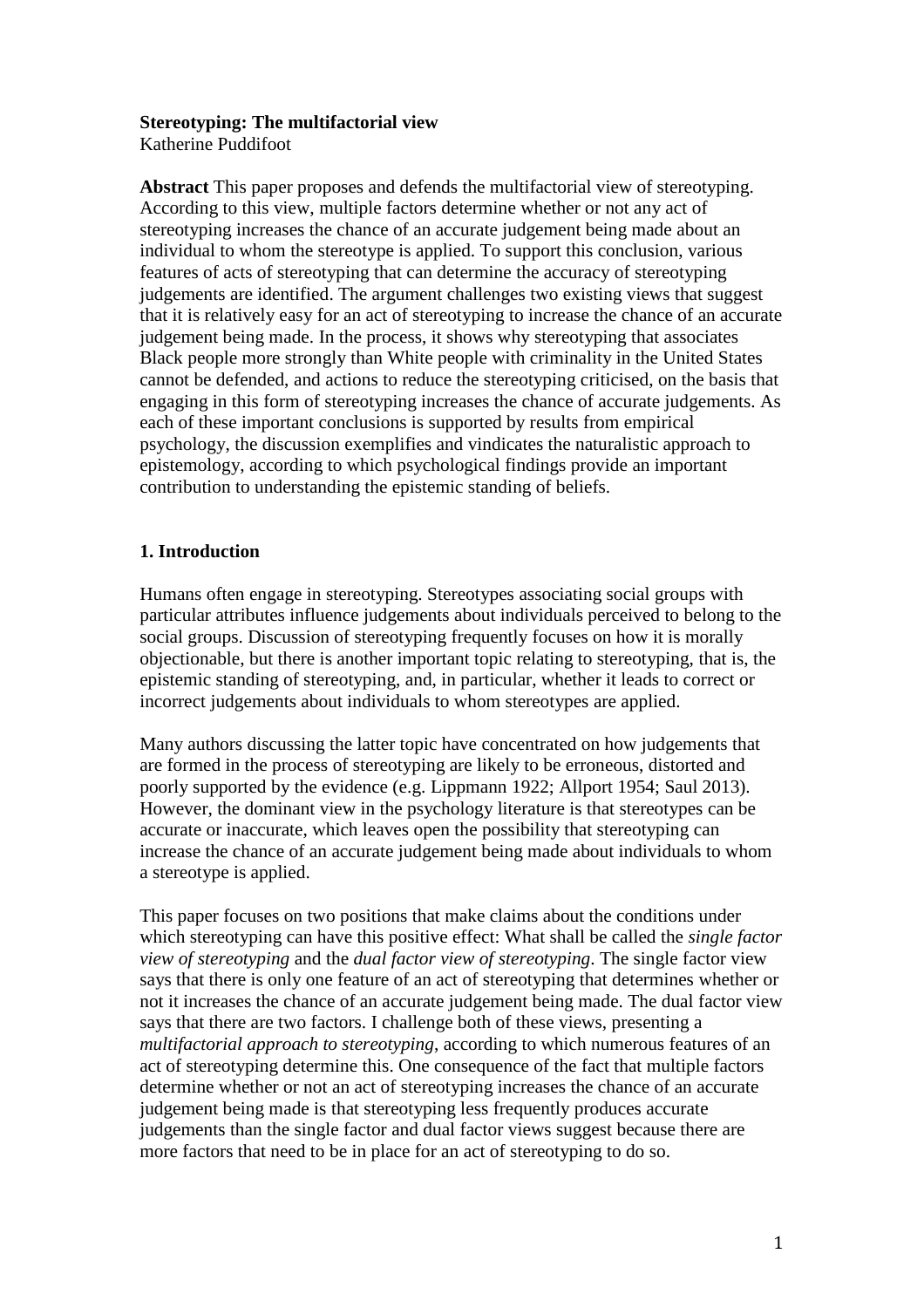In the process of outlining the multiple features of an act of stereotyping that determine whether or not it increases the chance of an accurate judgement being made, I repeatedly discuss a specific type of stereotyping. This is what shall be called for the sake of the current discussion *race-crime stereotyping*: [1](#page-1-0) the application of a stereotype that associates Black people more strongly than White people in the United States with certain crimes. This type of stereotyping is used as a case study to show various ways that an act of stereotyping can fail to increase the chance of an accurate judgement being made. The discussion will consequently highlight various ways that race-crime stereotyping fails to lead to accurate judgements, leading instead to erroneous judgements. The discussion will, in turn, provide a response to a criticism that could be levelled against actions to reduce race-crime stereotyping based on an argument presented by Tamar Szabo Gendler (2011), which suggests that race-crime stereotyping can bring epistemic benefits and actions to reduce the stereotyping can bring epistemic costs because not engaging in race-crime stereotyping involves baserate neglect.

The current discussion both exemplifies and vindicates naturalized epistemology, as defended by, among others,<sup>[2](#page-2-0)</sup> Alvin Goldman in *Epistemology and Cognition*. Naturalized epistemology is the view that epistemologists should utilize results from psychology in their epistemological work. For example, Goldman argues that epistemologists should use psychological findings to identify the cognitive processes that lead to the formation of beliefs and to establish whether those processes tend to lead to true or false beliefs.<sup>[3](#page-2-1)</sup> The current discussion uses results from psychology, alongside those from sociology, to identify the cognitive processes that lead to the formation of stereotyping judgements and to discover the conditions under which the social cognition involving stereotyping is likely to produce accurate and inaccurate judgements. In the process it achieves some important goals: (I) It challenges some false but intuitive views about stereotyping; (II) It provides a framework for analysing the epistemic standing of judgements that result from stereotyping; (III) It shows that race-crime stereotyping cannot be defended, and actions to reduce the stereotyping criticised, on the basis that the specific form of stereotyping tends to increase the chance of accurate judgements being made. As each of these goals is achieved due to the adoption of the naturalistic methodology, the paper vindicates the adoption of the methodology.

#### **2. Stereotyping as truth-conducive**

<sup>2</sup> See also, for example, Quine (1969); Stich (1990); Stein (1996); Nagel (2013); Kornblith (2014).

 $<sup>1</sup>$  This is not, of course, to suggest that there are no other forms of stereotyping connecting members of</sup> racial groups with criminal activity.

<span id="page-2-2"></span><span id="page-2-1"></span><span id="page-2-0"></span><sup>&</sup>lt;sup>3</sup> Goldman claims that results from psychology can be used to identify whether or not a cognitive process is reliable. The aim of the current paper is not to show that stereotyping is always, mostly or more often than not likely to produce true beliefs. It identifies a number of features of an act of stereotyping that can lead to false beliefs being produced, but without empirical work establishing whether or not these features are more often than not present it is not possible to draw a well-supported conclusion about whether stereotyping mostly or more often than not leads to error. However, although conclusions will not be drawn about the general reliability of stereotyping, it will be shown in this paper that under specific conditions, when certain features are present, acts of stereotyping are likely to produce inaccurate judgements. These observations are supported by results from empirical psychology revealing the nature of human cognitive processes. The current discussion therefore fits the general mould of naturalized epistemology as defended by Goldman and others.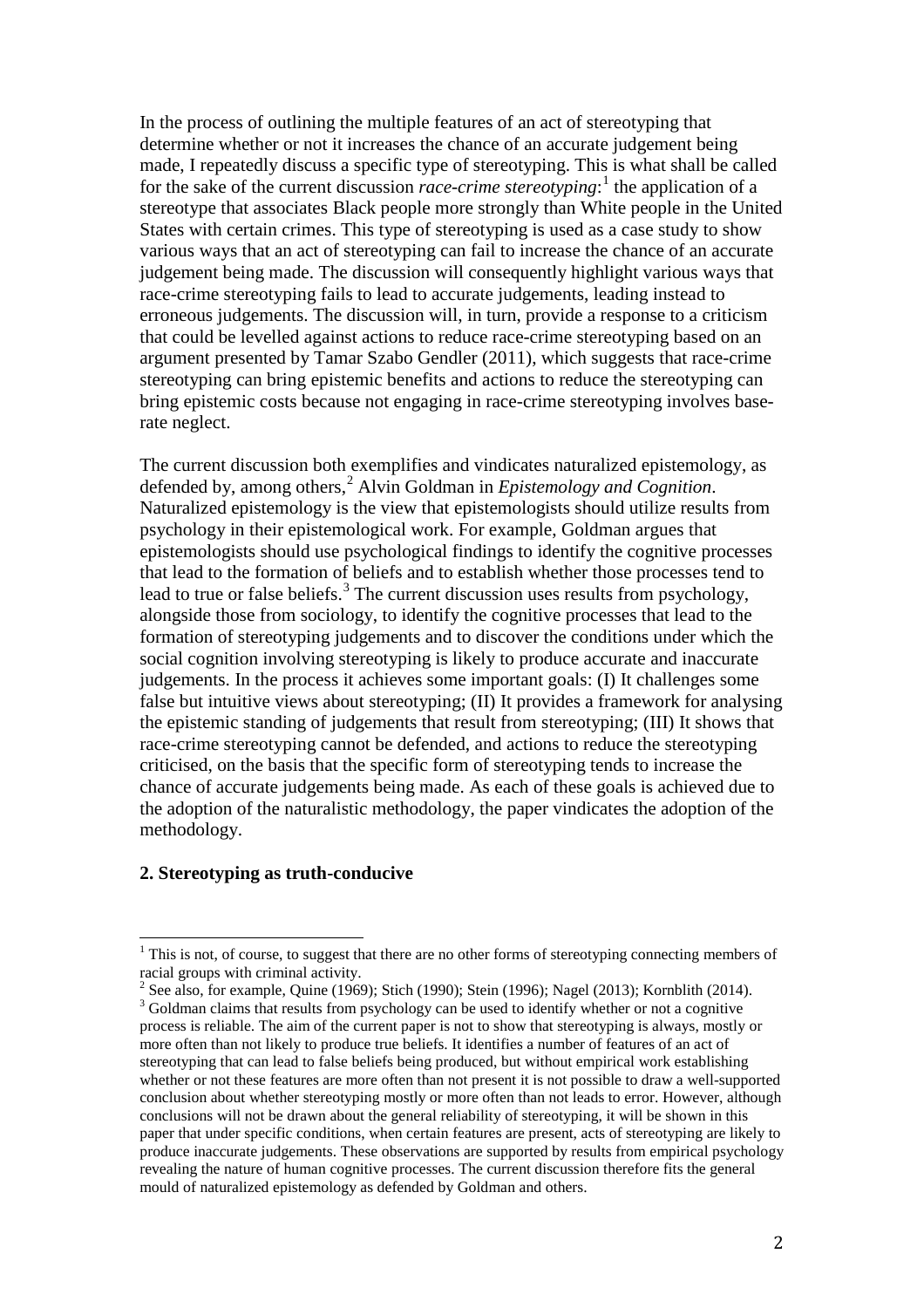In the recent philosophical (e.g. Beeghly 2015) and psychological (e.g. Jussim et al 2009, Jussim 2012) literature, it has been argued that stereotypes should be defined as accurate *or* inaccurate associations between individuals and attributes, where the associations are made due to the perceived social group membership of the individuals. Under this conception of stereotypes, they meet the following definition:

*Stereotypes*: mental states that associate members of certain social groups more strongly than others with particular attributes, in virtue of their perceived social group membership (see, e.g. Hilton & von Hippel 1994).

The association between Black people and criminality is a stereotype because it associates members of a particular social group *Black people* more strongly than members of other social groups with a particular attribute i.e. *criminality*. Meanwhile, stereotyping meets the following definition:

*Stereotyping:* making a judgment about an individual that is influenced by a mental state associating members of a group, to which that individual belongs, more strongly than members of other groups with particular attributes, in virtue of their perceived social group membership.

Under this general definition, it is within the realm of possibilities that acts of stereotyping can produce accurate judgements about individuals. Moreover, if a person engages in stereotyping when making a judgement about an individual they can consequently be more likely to make an accurate judgement than they would have been if they had not engaged in stereotyping. It is this possibility that is the focus of the current discussion: that the judgements constitutive of acts of stereotyping (also referred to in the current discussion as *stereotyping judgements*), e.g. the judgement *Tim is untrustworthy* based on the application of the stereotype that *politicians are untrustworthy* and the perception that Tim is a politician, are sometimes more likely to be accurate than alternative judgements that might have been made in the absence of the stereotyping.

There is an intuitive view, the *single factor view of stereotyping*, according to which judgements constitutive of acts of stereotyping are more likely to be accurate than alternative judgements that might have been made in the absence of the stereotyping as long as the stereotype that is applied reflects an aspect of the social reality. A stereotype reflects some aspect of social reality as long as there is a regularity found within society and the stereotype leads a person to respond in a way that reflects the regularity.[4](#page-2-2) The following example illustrates the intuitiveness of the single factor view. Jones harbours a stereotype associating men more strongly than women with an interest in football. This stereotype reflects the reality that in Jones' society significantly more men than women have an interest in football. She meets a heterosexual couple, applies the stereotype, and consequently judges that the man is more likely than the woman to have an interest in football. *Prima facie*, the

<span id="page-3-0"></span><sup>&</sup>lt;sup>4</sup> The idea that a stereotype reflects some aspect of social reality is left underspecified for the sake of the current discussion, reflecting the fuzziness of people's intuitions with regards to stereotyping. I would suggest that when people hold the view that any act of stereotyping involving a stereotype that reflects reality is likely to produce an accurate judgement, their understanding of what it is to reflect reality is vague, and they would accept that a stereotype reflects reality merely because they can find a regularity in society that roughly corresponds to the stereotype.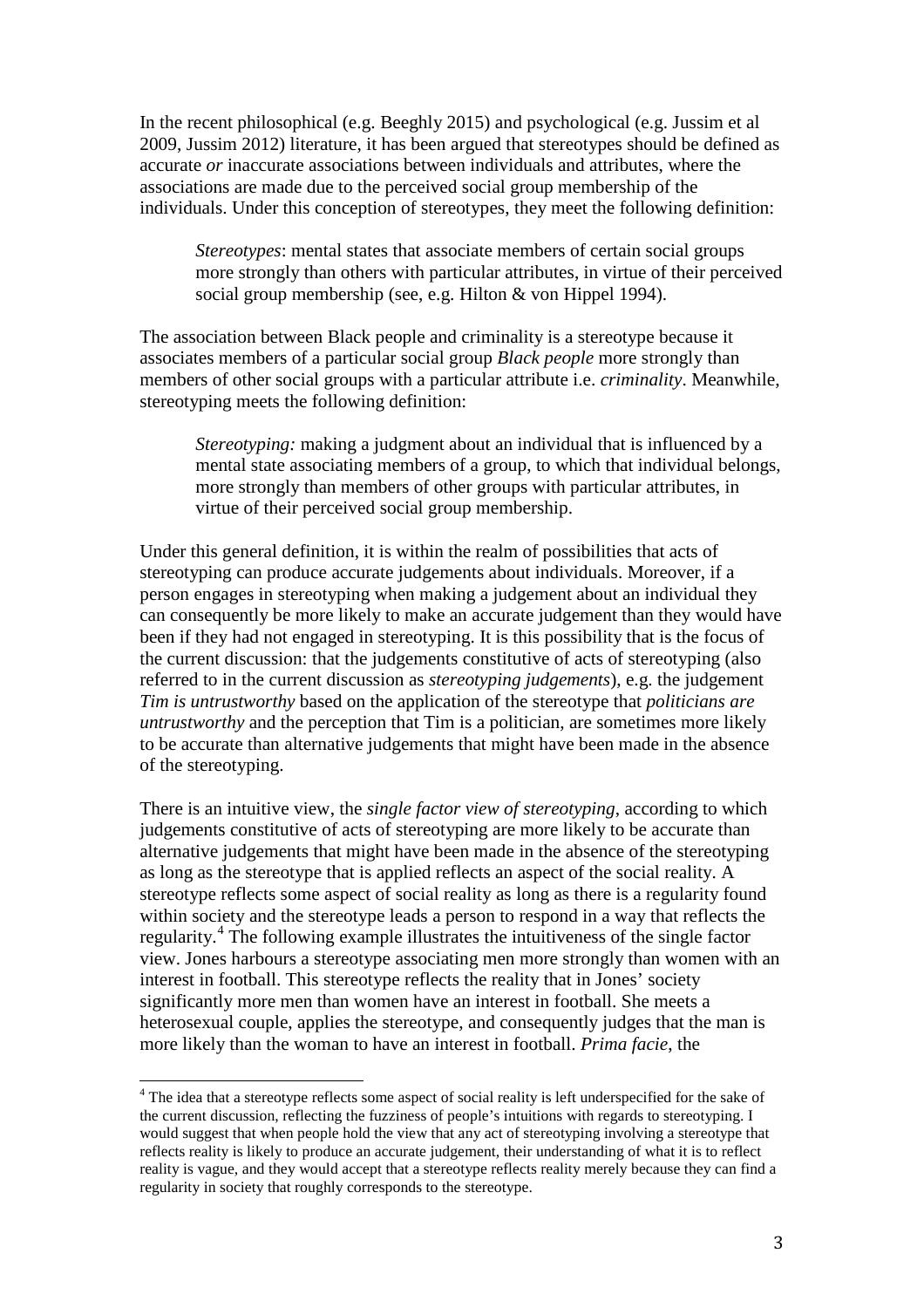application of the stereotype will increase the chance of an accurate judgement being made about who will have an interest in football because it will lead to a judgement that is informed by information that is relevant and important relative to the judgement being made: information about the distribution of a particular trait (i.e. interest in football) across a society. The single factor view can be characterised in the following way to capture the intuitiveness of examples like these:

*Single factor view*: judgements constitutive of acts of stereotyping are more likely to be accurate than alternative judgements that might have been made in the absence of the stereotyping, because the stereotyping leads to a judgement that is informed by information that is important and relevant relative to the judgement, if and only if the stereotype reflects an aspect of social reality.

This definition of the single factor view can be used to provide a more detailed characterisation of how it is that the application of a stereotype seems to be able to increase the chance of an accurate judgement being made: the stereotype encodes important and relevant information and the information informs a judgement via an act of stereotyping.

On the single factor view, it will be relatively easy for stereotyping to increase the chance of an accurate judgement being made. Another view recently defended in the psychological literature also implies this. According to Lee Jussim and colleagues (2009; Jussim 2012), a stereotype is only required to have one feature for stereotyping judgements to be more likely to be accurate than the relevant alternative judgements that might have been made—the stereotype must be accurate. The stipulation that a stereotype must be accurate is stronger than the stipulation that a stereotype must reflect some aspect of social reality. A stereotype might reflect some aspect of reality, some regularity found within society, while also being properly called inaccurate. For example, a person might associate having an interest in football more strongly with men than women, this might reflect the reality that within a society more men than women are interested in football, but the stereotype might be inaccurate because it underestimates or overestimates the differing degree of interest in football across the genders. (See section 3 for further discussion.)

In addition to the stereotype being accurate, on Jussim and colleagues' view, when stereotyping judgements are more likely to be accurate than alternative judgements that might have been made in the absence of the stereotyping it will also be the case that the information available about the specific case to which the stereotype is applied (e.g. the particular individual member of a social group) is ambiguous. Jussim and colleagues therefore defend what shall here be called the dual factor view:

*Dual factor view of stereotyping*: judgements constitutive of acts of stereotyping are more likely to be accurate than alternative judgements that might have been made in the absence of the stereotyping if and only if (a) the stereotype that is applied is accurate and (b) only ambiguous information is available about the case to which the stereotype is applied.

The following example is presented in support of the dual factor view. Jane is a lifelong occupant of Alaska and Jan is a lifelong occupant of New York. Both say that is it cold where they are today. Jussim and colleagues (2009) claim that because the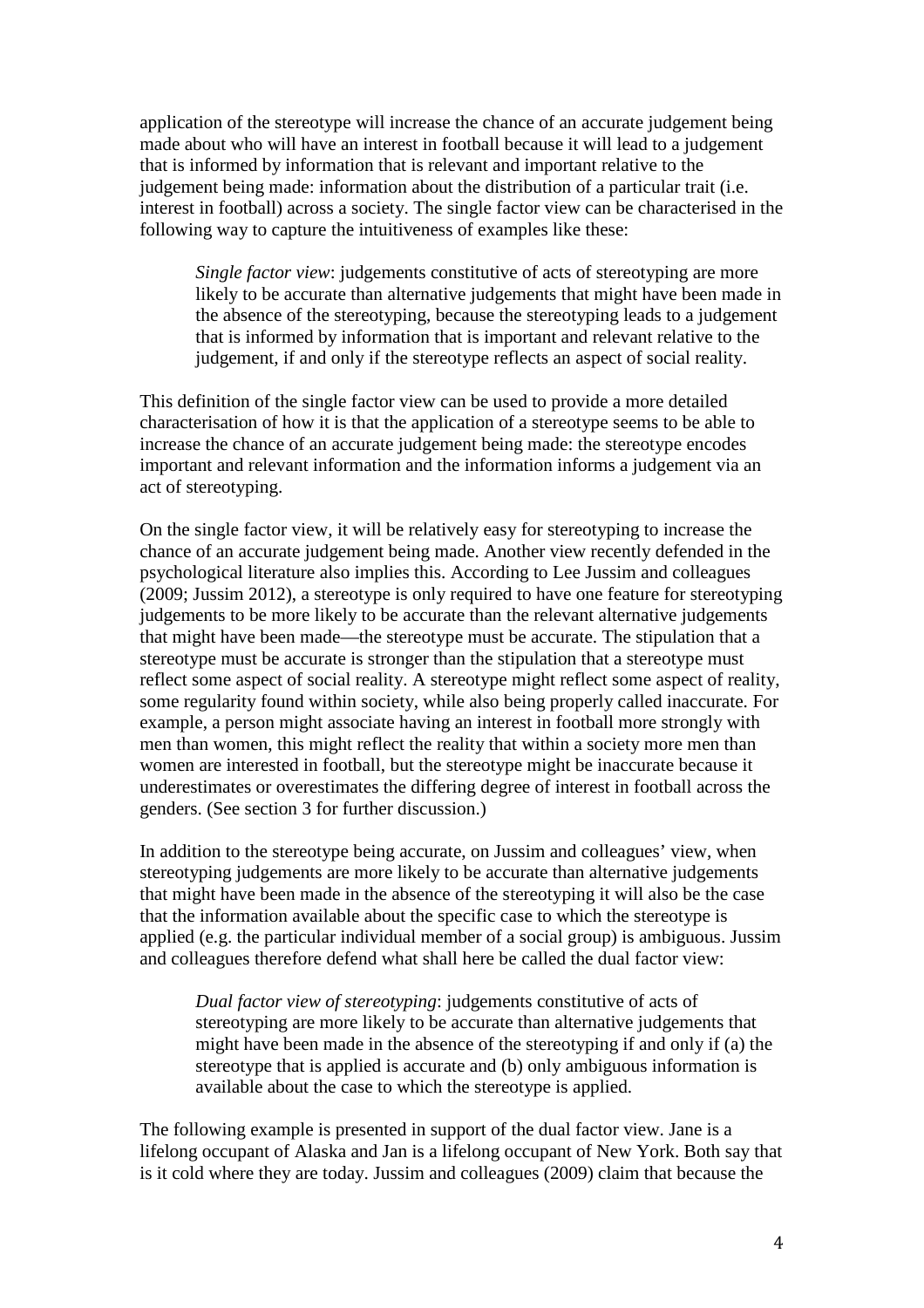information about the temperature is ambiguous, one should be influenced in one's judgement about which place is colder by background information about the average temperatures in Alaska and New York. Similarly, they claim, when one only has ambiguous information about a specific member of a social group, one should be informed by the distribution of traits across social groups when making judgements about the individual. In their view, accurate stereotypes encode this information, so they should be applied. If, on the other hand, only unambiguous information about the specific case is available, one should not engage in stereotyping.

The current discussion challenges both the single factor and the dual factor views. It does not deny that the features that they identify determine whether or not some stereotyping judgements are more likely to be accurate than alternative judgements that might have been made in the absence of the stereotyping. Instead, it shows that there are more features that determine whether or not an act of stereotyping produces accurate judgements than these accounts suggest. As a result, it cannot justifiably be assumed that stereotyping judgements are more likely to be accurate than alternative judgements that might have been made in the absence of stereotyping simply because the judgements are the result of the application of stereotypes that reflect some aspect of social reality or are accurate, and the case-specific information is ambiguous. Other factors also determine if the judgements are more likely to be accurate than potential alternatives. The position defended in this paper is therefore called the *multifactorial view* of stereotyping. The multifactorial view provides reason for thinking that stereotyping will produce accurate judgements less often than the single factor and dual factor views imply because there are more factors that need to be in place for accurate stereotyping judgements to be produced than these accounts suggest.

In particular, as well as the features outlined by both the single factor and dual factor views, according to the multifactorial view, the following factors can determine whether or not an act of stereotyping produces an accurate judgement: (i) whether or not the stereotype that is applied leads to judgements fitting with accurate statistical information; (ii) whether or not the stereotype that is applied is triggered when relevant; (iii) whether or not the information encoded in the stereotype is balanced appropriately against the case-specific information so that the application of the stereotype does not lead to the distortion of case-specific information. For the next three sections, then, the aim is to highlight the role of these factors in determining the accuracy of stereotyping judgements.

### **3. Stereotype accuracy**

In this section, I emphasise that whether or not an act of stereotyping makes people respond in a way that is fitting with accurate statistical information—a feature that is not captured by the single factor view<sup>[5](#page-3-0)</sup>—can determine whether or not an act of stereotyping produces an accurate judgement. It is possible to see how this feature can have this role by considering what happens when the feature is absent.

<span id="page-5-0"></span><sup>&</sup>lt;sup>5</sup> The dual factor view of stereotyping fares better than the single factor view. This is because it stipulates that a stereotype must be accurate rather than simply reflecting some aspect of social reality. The difference between the claim that a stereotype must reflect reality and the claim that it must be accurate is explored in section 2.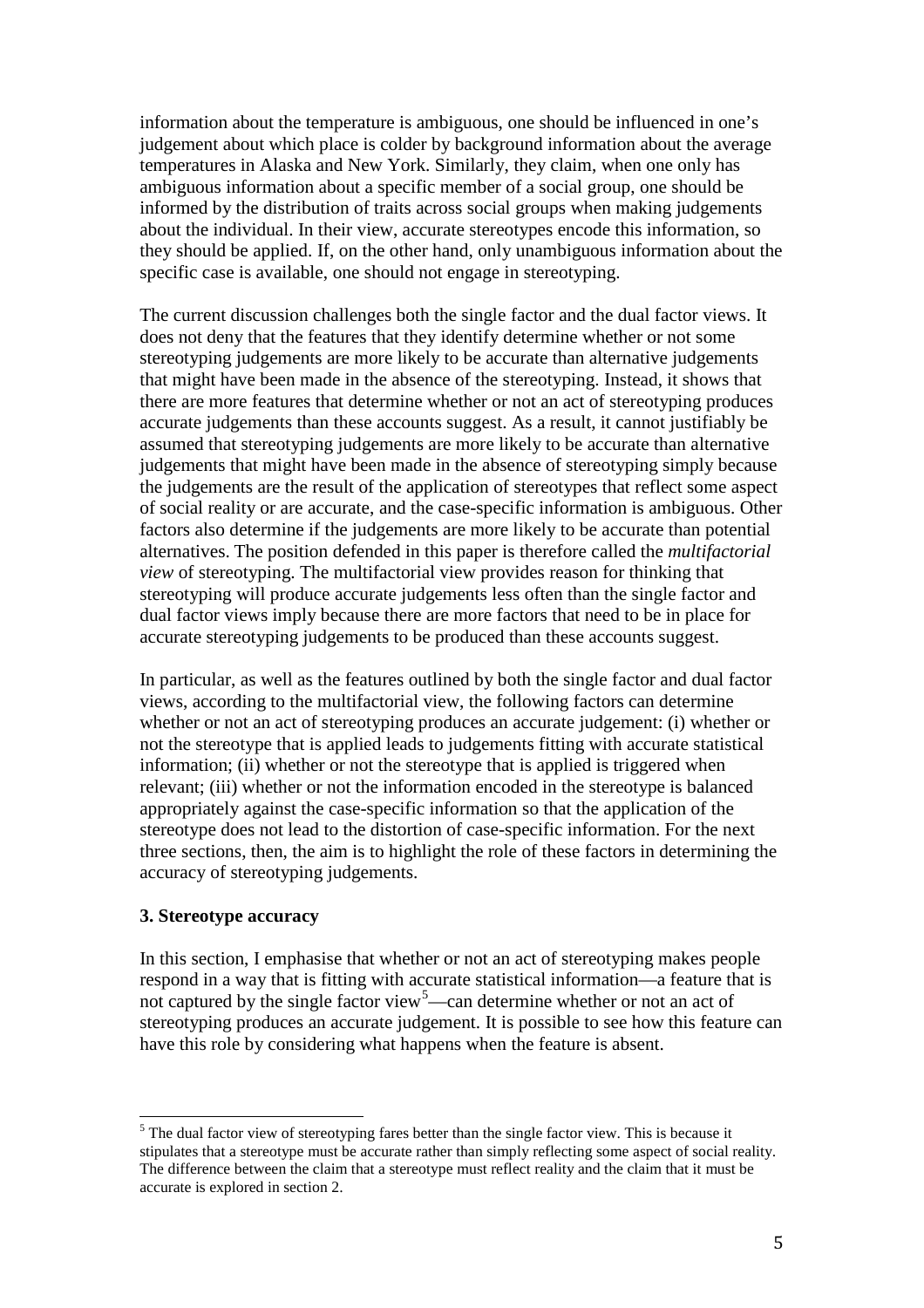To understand how the fittingness of people's responses to accurate statistical information can determine the accuracy of stereotyping judgements it is valuable to consider the explanation, outlined in the previous section, of how stereotyping can increase the chance of an accurate judgement being made. The application of a stereotype can have this positive effect because stereotyping can produce judgements that are informed by important and relevant information. As stereotypes associate members of social groups with attributes in virtue of social group membership, the important and relevant information that they can supply is statistical information about the distribution of traits across a social group. For an act of stereotyping to increase the chance of an accurate judgement it should therefore lead a person to respond in a way that is fitting with accurate statistical information about the distribution of traits across a social group. If an act of stereotyping produces a judgement that is not fitting with accurate statistical information, for instance, leading a person to respond in a way that overestimates or underestimates the prevalence of an attribute in some social groups, then there is good reason to doubt that the stereotyping judgement that is produced will be accurate.

The literature on race-crime stereotyping shows that stereotypes can lead people to form judgements that are not fitting with accurate statistical information. In this literature, research has been undertaken to measure people's judgements about rates of criminal involvement and compare these judgements to crime statistics.<sup>[6](#page-5-0)</sup> A number of studies have found that people tend to overestimate the percentage of violent crimes committed by Black people (Chiricos et al 2004; Pickett et al 2012). People also tend to misjudge the types of crimes that Black people engage in: overestimating the extent to which Black individuals engage in motor vehicle theft, rape and criminal homicide (Gordon et al 1996). People have also been found to automatically associate Black people with drug crime—when asked to close their eyes and picture a drug user, 95% of survey respondents replied that they imagined a Black person (Watson Burston et al 1995, cited in Alexander 2011). However, the reality is that White and Black people engage in drug use at roughly the same rate in the US (Substance Abuse and Mental Health Services Administration 2004), and the use of some drugs such as heroin, cocaine, stimulants or methamphetamine is higher among the White population than the African American population (Office of Applied Studies, Substance Abuse and Mental Health Services Administration, 2007). Moreover, people tend to significantly overestimate the risk of crime in areas with a high Black population (Quillian and Pager 2010), suggesting that they associate the Black population with crime substantially more than they would if their stereotypes accurately reflected the statistical reality. Each of these studies shows how the phenomenon that is the focus of the current section can occur: a stereotype is applied that associates Black people with criminal activity, but the stereotype overestimates the rates of criminal involvement among the Black population, and, as a result, an act of stereotyping fails to increase the chance of an accurate judgement, instead increasing the chance of an inaccurate judgement.

<span id="page-6-0"></span><sup>&</sup>lt;sup>6</sup> There is a shortcoming of this methodology: it relies on arrest rates, which can fail to reflect the reality of criminal involvement (see, for example Alexander 2011 on the discrepancy between arrest rates and drug use across the races in the US). However, there is little reason to think that the people interviewed in these surveys had a more accurate source of information than crime rates on which they were basing their judgements. That their judgements are not reflecting crime rates suggests that they are not properly reflecting the best available evidence of this sort, which is, admittedly, imperfect.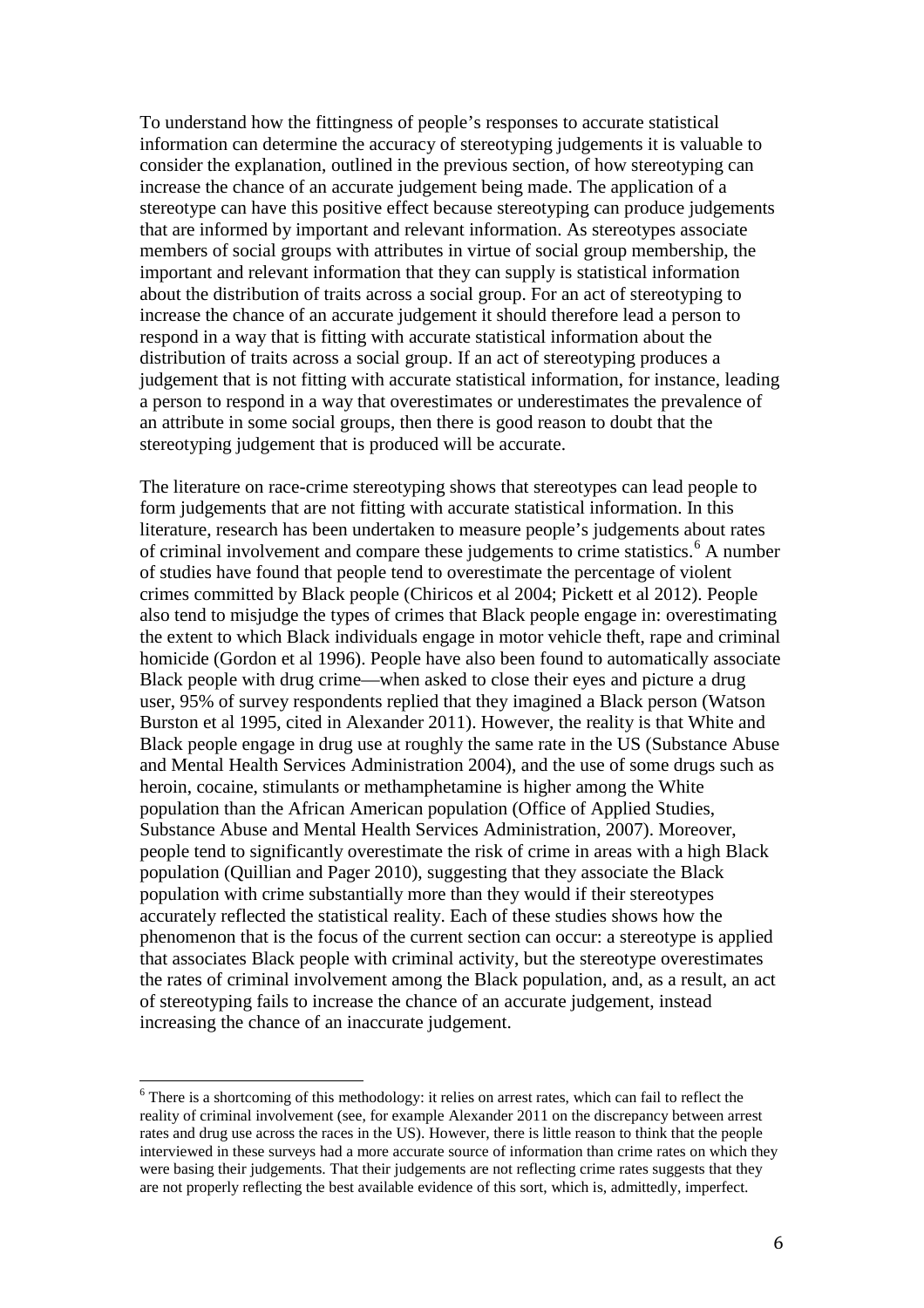The psychological and sociological literature provides explanations of why people who engage in stereotyping can fail to make judgements that are fitting with statistical realities. The first two features of human psychology that contribute to the explanation are that: (I) humans tend to remember extreme members of a group better than less extreme members (Rothbart et al 1978), and (II) what we remember determines how we stereotype a group (ibid). We are therefore predisposed to reflect people who possess extreme characteristics more heavily in our stereotypes than people who possess less extreme characteristics (ibid.). For instance, as criminals, all else being equal, possess more extreme characteristics than law-abiding people, we are disposed to reflect actions of the former more than those of the latter in our stereotypes of any group containing both (ibid.). This means that if we are exposed to descriptions of actions of members of a racial group, and some members of that group have engaged in crimes, the criminal activities are more heavily represented in the stereotypes formed about the group than the law-abiding activities. The likelihood that any member of the group will commit a crime will consequently be overestimated.

This phenomenon is combined with a number of social phenomena meaning that people are especially likely to develop and apply stereotypes that reflect a distorted picture of the characteristics of some social groups. The media serves as an important "cultural parent", heavily influencing how members of social groups are viewed (Weisbuch et al 2009),<sup>[7](#page-6-0)</sup> and the general population of a society is sometimes exposed by the media to a disproportionately negative picture of members of a social group. For example, the US population is exposed to a disproportionately negative picture of Black involvement in crime via the media. With regard to crime in general, although the proportion of Black and White suspects depicted in the news media has been found to fairly accurately reflect the proportion of crimes committed by members of the two racial groups, $<sup>8</sup>$  $<sup>8</sup>$  $<sup>8</sup>$  there are far fewer positive Black role models (e.g. police</sup> officers, news reporters) depicted in the news media than there are positive White role models. This means that Black people are more heavily associated than White people with the negative rather than the positive aspects of crime.<sup>[9](#page-7-1)</sup> In addition to this, Black suspects are often depicted in a non-individualised way; they are more likely to be unnamed, and they are less likely to have an opportunity to speak or have a spokesperson speak for them in the media (Entman 1992). The media thereby fails to reflect the variation between individual members of the racial category, leading to homogenisation of Black people. There is also reason to think that news reports of some actions of Black people rely on stereotypes of criminality while reports of the same actions, when they are conducted by White people, do not.<sup>[10](#page-7-2)</sup>

 $7$  There is some reason for thinking that Black people's stereotypes will be more accurate than White people's, because Black people notice more variation between members of their own race (Judd & Park 1993) but also some studies suggesting that Black people's stereotypes regarding crime are as inaccurate, if not more inaccurate, than White people's (see, e.g. Sniderman and Piazza 1993). <sup>8</sup> Black people are depicted as suspects at a rate roughly fitting with the rate of arrests (Entman 1992,

<span id="page-7-1"></span><span id="page-7-0"></span>Chiricos & Escholz 2002).

<sup>&</sup>lt;sup>9</sup> For instance, a study of local news media in Orlando Florida found that only 1 in 20 White people portrayed in the news were crime suspects while 1 in 8 Black people portrayed in the news were suspects (Chiricos and Escholz 2002).

<span id="page-7-2"></span> $10$  See, for example, how the action of taking some drinks from a shop in the aftermath of Hurricane Katrina was described in media depictions as 'looting' when undertaken by a Black person and 'finding' when undertaken by a White person: [http://www.salon.com/2005/09/02/photo\\_controversy/.](http://www.salon.com/2005/09/02/photo_controversy/) Another example is the differing media responses to these two separates cases of 7-year-old boys, one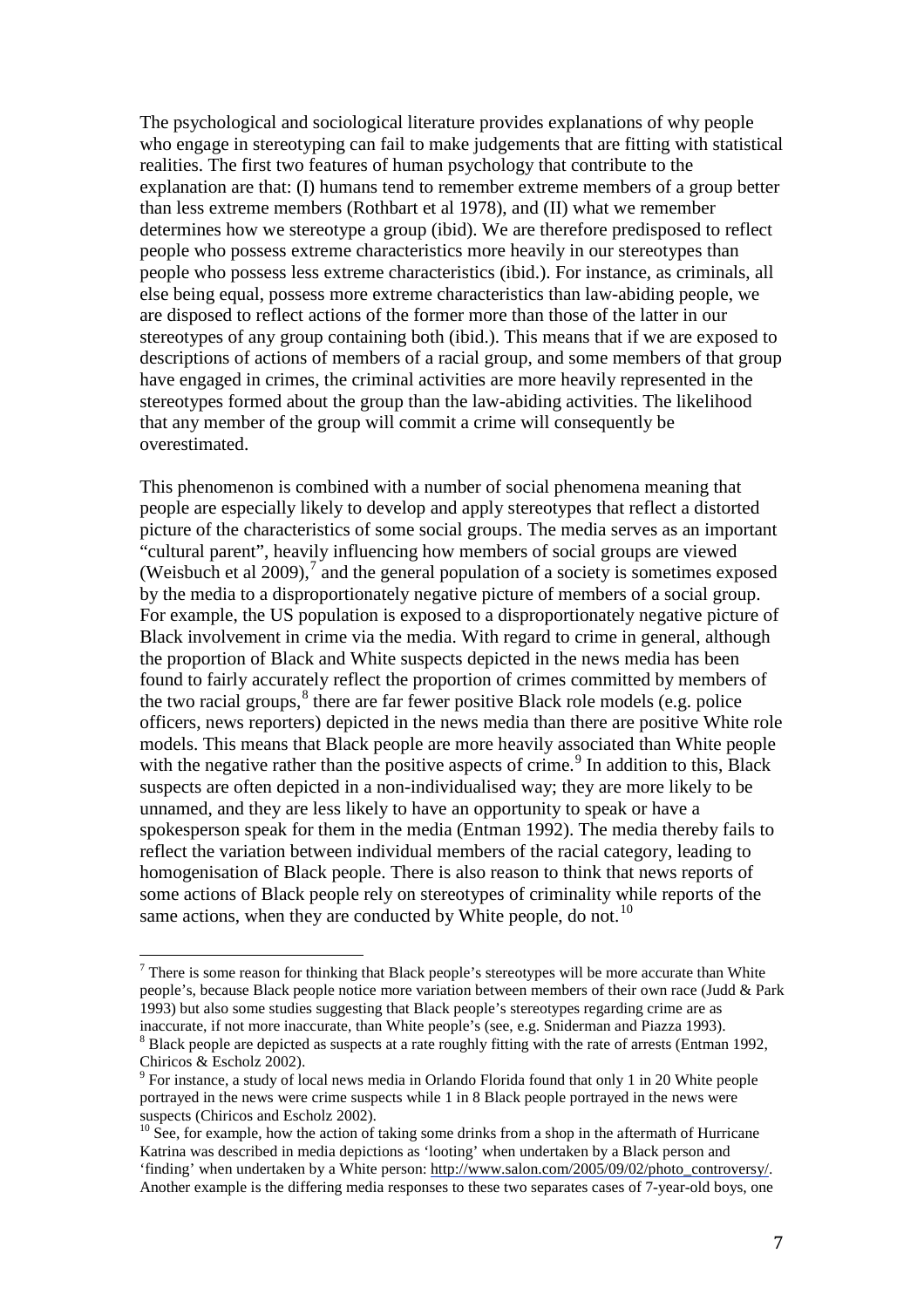The media influence combines with the psychological disposition to overestimate extreme examples in stereotypes, producing stereotypes that exaggerate the proportion of Black people who are involved in negative criminal activities. There is little reason to hope that this phenomenon is restricted to stereotypes about race and crime, so that the damage is limited and only race-crime stereotypes are consequently likely to lead to judgements that fail to accurately reflect the statistical reality. Wherever a disproportionately negative (or positive) media depiction is found, this can combine with the psychological disposition to overestimate extreme examples, leading to stereotypes that significantly exaggerate the proportion of a social group who have negative (or positive) characteristics.

The psychological and sociological literature therefore present very good reasons for thinking that judgements constitutive of acts of stereotyping can fail to be more accurate than alternative judgements that might have been made in the absence of the stereotyping because the stereotyping produces a judgement that is not fitting with accurate statistical information about the distribution of attributes across social groups. When an act of stereotyping leads to a judgement that is not fitting with accurate statistical information, it is inappropriate to describe it as leading to judgements that are informed by important and relevant information. As we have reason to think that some stereotyping judgements are likely to be accurate because they can reflect important and relevant information, evidence that a certain type of stereotyping does not lead to judgements that reflect important and relevant information constitutes evidence that it will not tend to produce accurate judgements. Therefore, acts of stereotyping that lead to judgements that are not fitting with accurate statistical information are highly unlikely to produce accurate judgements. We have now identified the first factor that can determine the accuracy of a stereotyping judgement that is not captured by both of the single and dual factor views of stereotyping (because it is not captured by the single factor view): whether or not the act of stereotyping leads to judgements fitting with accurate statistical information.

The advocate of the single factor view might object that their view does capture the feature of stereotyping discussed in this section. Recall that the single factor view stipulates that an act of stereotyping is more likely to be accurate than a judgement that would have been made in the absence of the stereotyping if and only if the stereotype that is applied reflects some aspect of social reality. It might be argued that if a stereotype reflects some aspect of social reality then it will lead to judgements that are fitting with accurate statistical information about the distribution of traits across social groups. The feature of stereotyping identified in this section would therefore be the same feature that is the focus of the single factor view. The mistaken nature of this response can be seen by returning to one of the stereotypes discussed in this section that associates Black people with criminal activities: the stereotype associating Black people more strongly than White people with drug crimes. The stereotype could accurately reflect an aspect of social reality, i.e. high *arrest rates* among the Black population for drug use, while also leading to judgements that fail to fit accurate statistical information about *actual* rates of drug use, which are similar across the

white and one Black, who each took a relative's car for a joyride: <https://thesocietypages.org/socimages/2013/07/17/framing-childrens-deviance/>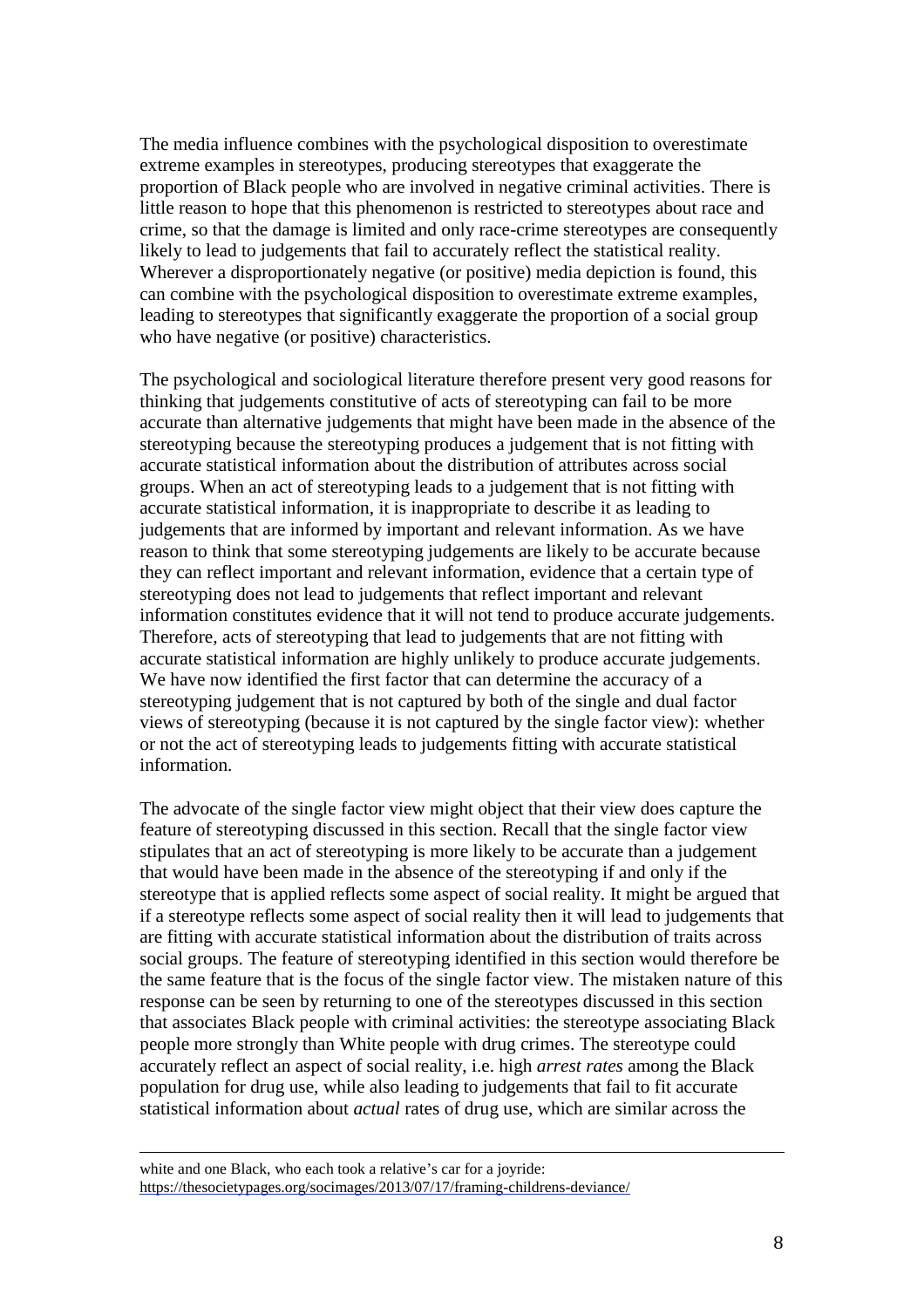Black and non-Black populations (Alexander 2011). In applying the stereotype associating Black people more strongly than White people with drug use, a person might therefore form a judgement reflecting an aspect of social reality. But they could nonetheless fail to accurately reflect the statistical reality of rates of drug use across different social groups. Their stereotyping judgement could then fail to fit accurate statistical information even though the stereotype, and the judgement influenced by the stereotype, reflects some aspect of social reality.

### **4. Stereotypes and relevance**

Those who advocate the single factor of stereotyping might respond to section 3 that it is not surprising that the application of a stereotype does not increase the chance of an accurate judgement when the stereotype fails to make people respond in a way that is fitting with accurate statistical information. They might maintain, however, that whenever a stereotype leads people to respond in a way that is fitting with accurate statistical information the act of stereotyping will be likely to produce an accurate judgement. This would require only a minor modification to their view. Those who defend the dual factor view might highlight that their position is consistent with the content of section 4. They could point out that their position implies that an act of stereotyping will only be likely to produce an accurate judgement when the stereotype leads to judgements that are fitting with accurate statistical information*,* maintaining their original stance that a stereotyping judgement is likely to be accurate as long as it meets this criterion and case-specific information is ambiguous. This section shows that neither of these responses is satisfactory because there is another factor that can determine whether or not an act of stereotyping produces an accurate judgement: whether or not the stereotype is applied when relevant.<sup>[11](#page-7-2)</sup>

Research from social psychology provides strong support for the claim that individuals are not appropriately sensitive to contexts in which any statistical information that might be encoded in the stereotype is relevant to a judgement. Two triggers for stereotyping identified by psychologists are a wounded ego and the desire to justify the current social system (see, e.g. Fiske et al. 2007; Uhlmann et al. 2010), and there is good reason to doubt that either of these factors correlates with stereotypes being relevant to a judgement. This section shows how, as a consequence of these facts about human psychology, a stereotyping judgement can fail to be accurate, and an act of stereotyping can fail to increase the chance of an accurate judgement, because a stereotype is applied when irrelevant.

<span id="page-9-0"></span>Consider first the fact that stereotypes are often triggered as a result of an individual suffering a wounded ego (Spencer et al 1998). Steven Fein and Steven Spencer (1997) found that people who were given poor feedback on an intelligence test were subsequently more likely to stereotype a gay man. Lisa Sinclair and Ziva Kunda (1999) found that if a person was criticised by a Black doctor they were subsequently more likely to engage in negative racial stereotyping. These and similar findings suggest that an individual's stereotypes are often activated as a result of a threat to his or her ego. Even if there are times when particular social stereotypes are relevant,

<sup>&</sup>lt;sup>11</sup> Because the current discussion focuses on epistemic costs of stereotyping, the notion of relevance is one according to which a stereotype is relevant to a judgement if being influenced by the stereotype is likely to increase the chance of an individual achieving various distinctively epistemic goals, like knowledge or understanding, rather than other goals, e.g. wellbeing.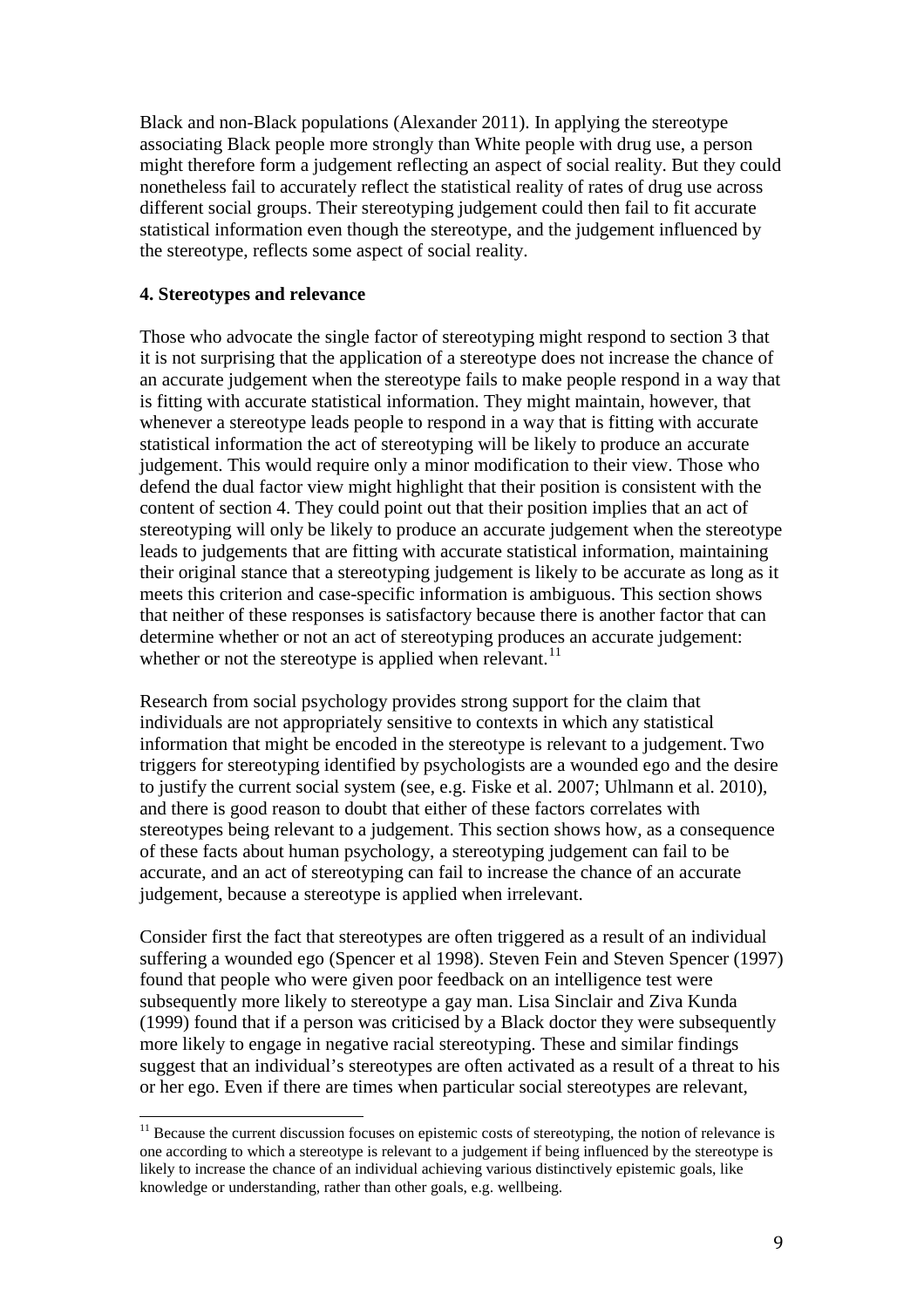they are extremely unlikely to be precisely those times when an evaluator has a wounded ego. It is very difficult to imagine what would explain this correlation. On the contrary, it is not difficult to imagine a situation in which an evaluator has his ego wounded, a stereotype is activated, but the stereotype is irrelevant. Take the following example. A police officer approaches the car of a Black male, who has been pulled over for a minor traffic violation, e.g. one of his headlights is not working. The police officer asks the man to step out of the vehicle but he responds slowly to the command. The police officer is offended at what he takes to be a threat to his authority. This triggers a stereotype associating the innocent man with crime, the police officer evaluates the man as a criminal and treats him with hostility, and this leads to an escalation of tension and hostility between the two individuals. The stereotype associating Black people with crime is triggered although the Black man has not committed a crime, only a minor traffic violation. Examples like this illustrate that people's stereotypes, including but not exclusively their race-crime stereotypes, can be triggered when irrelevant.

A similar point can be made concerning the second factor thought to trigger the activation of stereotypes. Social psychologists believe that people's stereotypes are activated when they feel a threat to the current social system and are motivated to defend it. This hypothesis is taken to explain, for example, why stereotypes differ over time in a way that is consistent with defending the current system. For instance, it is taken to explain why while slavery was legal in the US, stereotypes of Black people were that they were happy, childlike and affectionate, but with the fight to abolish slavery this stereotype changed to represent Blacks as threatening (Uhlmann et al 2010; Alexander 2011). If stereotypes are activated by challenges to the status quo, and challenges to the status quo were correlated with the relevance of race-crime stereotypes, then there would be reason to think that the stereotypes are activated when relevant. However, just as in the case of the wounded ego, there is good reason to doubt that such a correlation exists. It is once again difficult to imagine why a correlation would exist but easy to imagine examples in which a stereotype is triggered, in this case due to a challenge to the current social system, but the stereotype is not relevant.

Let us reconsider race-crime stereotyping to see this point. Even if there are times when stereotypes associating Black people and crime are relevant, there is little reason to think that these are the same times when people feel a threat to the current social order and are motivated to defend it. On the contrary, it is not difficult to imagine a situation in which people are inclined to defend the current social order, negative stereotypes associating Black people with crime are consequently activated, and the activation of the stereotype is wholly inappropriate. Consider, for instance, a discussion between two individuals regarding changes to the US criminal justice system made under the "Fair Sentencing Act of 2010 (Public Law 111-220)". The bill reduced the difference in the sentences attached to the possession of crack and powder cocaine. The change to the law reduced discrimination against Black people in the legal system because Black people are statistically more likely than White people to be in possession of crack rather than powder cocaine, so were previously substantially more likely to receive the harsher sentence. Research suggests that when the issue was initially discussed, because the discussion would have involved scrutiny of the current social order, the judgements made by at least some of the discussants would have been heavily influenced by stereotypes that vindicate the status quo. The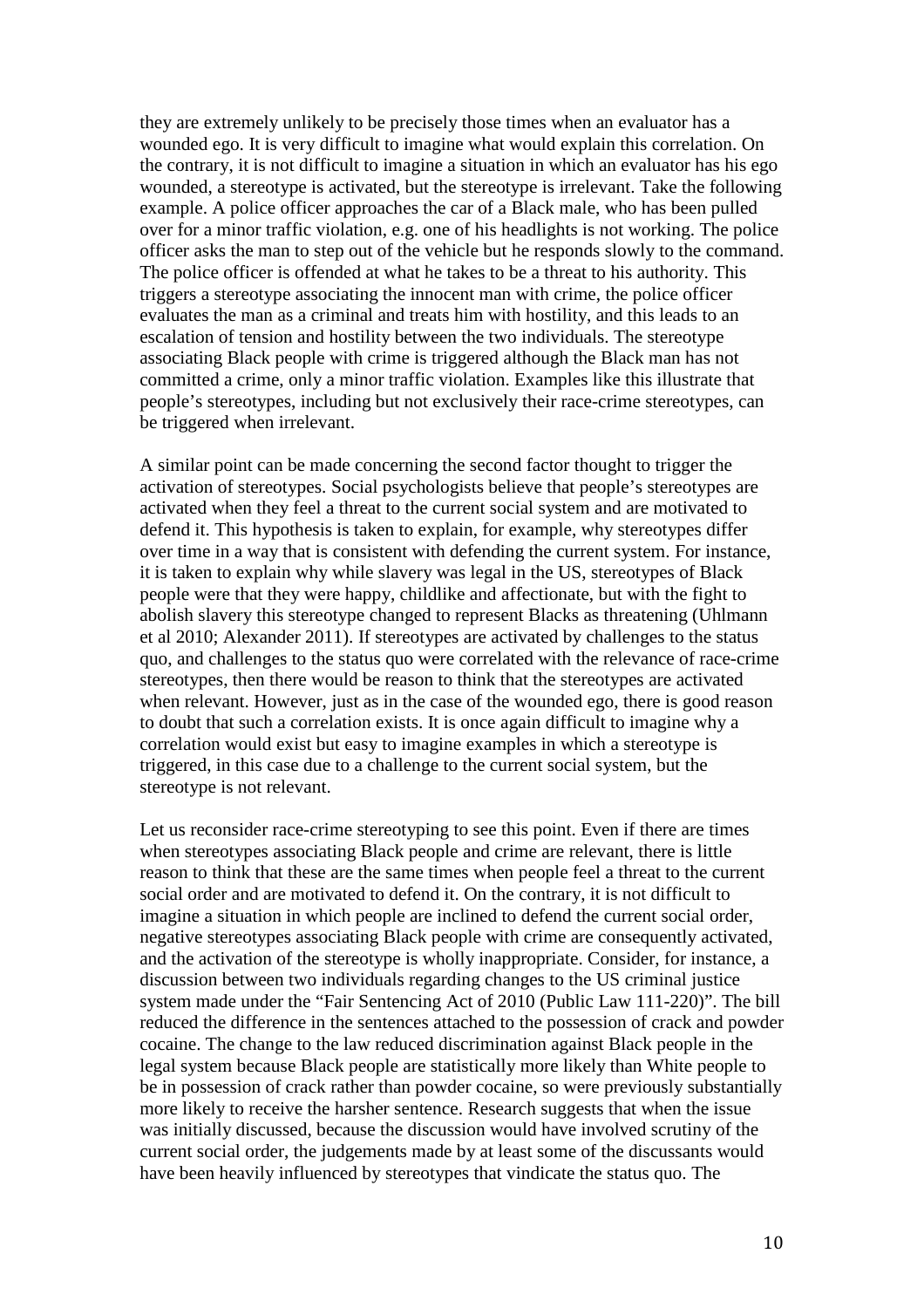stereotype strongly associating Black people with crime is likely to have been triggered, meaning that some participants in the discussion were inclined to defend the current high rates of incarceration among Black people. However, the stereotype is not relevant to this discussion, which should focus on whether specific sentences are appropriate for particular crimes. Here we therefore find reason to think that criminal stereotypes are triggered, due to the desire to defend the social order, where they are irrelevant.

What this discussion shows is that human psychology predisposes us to apply stereotypes when they are not relevant to the judgements we are making. If a stereotype is irrelevant then any information that is encoded in the stereotype will be irrelevant. The application of the stereotype will not lead to a judgement that is wellinformed by important and relevant information. It will therefore not increase the chance of an accurate judgement being made about an individual case. On the contrary, the act of stereotyping will be likely to decrease the chance of an accurate judgement being made. We have therefore identified the second factor that can determine whether they produce accurate judgements that is not captured by both of the single and dual factor views (in this case it is captured by neither): (ii) whether the stereotype that is applied is triggered where relevant.<sup>[12](#page-9-0)</sup>

### **5. Weighting of information**

Let us now turn to a third factor that can determine whether or not an act of stereotyping produces an accurate stereotyping judgement that is not captured by the single or dual factor view: whether or not any background statistical information encoded in the stereotype is appropriately balanced against information about a specific case being judged. Take, for example, a judge in a criminal court making a judgement about a case. She might associate members of some racial groups more strongly than members of other racial groups with criminal activity. Let us suppose for the sake of discussion that the association encodes statistical information more accurately than psychological results suggest it would. She also applies the race-crime stereotype in a circumstance in which the stereotype is relevant. The application of a stereotype could nonetheless reduce the probability of an accurate judgement being made by reducing the extent to which the judgement on the case is consistent with important and relevant information. This is because it could prevent important and

<span id="page-11-0"></span> $12$  It might be objected that the dual factor view captures (ii). Recall that on the dual factor view, one factor that determines whether or not an act of stereotyping is likely to produce an accurate judgement is whether ambiguous or unambiguous case-specific information is available. One might think that stereotypes are only relevant if one lacks unambiguous case-specific information. Then the claim that the application of a stereotype increases the chance of an accurate judgement being made only if information encoded in the stereotype is relevant might seem to be equivalent to the claim that the application of a stereotype increases the chance of an accurate judgement being made only in cases where one lacks unambiguous information. However, it would be a mistake to conflate the relevance of the stereotype and the ambiguity of the case-specific information. A stereotype can fail to be relevant even in a situation in which the person applying the stereotype has only ambiguous case-specific information. Consider, for example, the situation in which a police officer asks the man to step out of the vehicle and applies the stereotype associating Black people with crime. In this case, the police officer might only have ambiguous evidence about whether the person in the car is a criminal, e.g. only the information that the person has committed a minor traffic violation. However, this does not mean that the stereotype associating Black people with criminality is relevant. The relevance of a stereotype is therefore clearly distinct from the ambiguity of the case-specific information.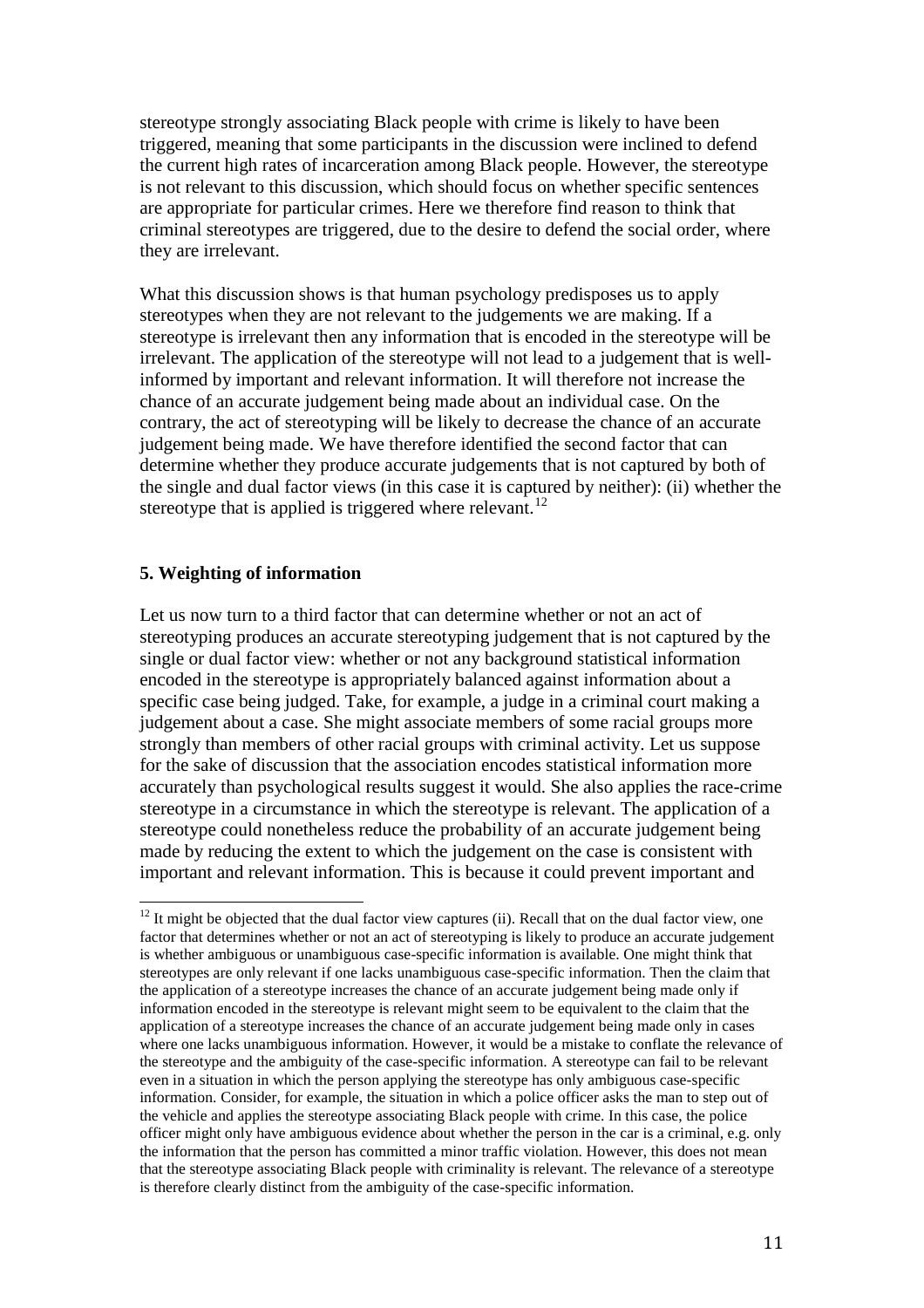relevant *case-specific* information from being properly accessed and processed. If the case-specific information is not properly accessed and processed it will not be balanced appropriately against any information encoded in the stereotype.

Psychological results point towards various ways that the application of a stereotype can prevent case-specific information from being properly accessed and processed. First of all, when a stereotype is activated, ambiguous behaviour can consequently be interpreted in a way that is fitting with the stereotype rather than as it should be viewed: i.e. as ambiguous (Duncan 1976).<sup>[13](#page-11-0)</sup> Second of all, only some relevant information—that which is consistent with the stereotype—is likely to be noticed while other relevant information, which is inconsistent with the stereotype, is not (e.g. Cohen 1981).<sup>[14](#page-12-0)</sup> Thirdly, when stereotypes are activated, people are often assumed to be more similar to members of their own social group (Bartsch and Judd 1993) and less similar to members of other social groups (e.g. Tajfel 1981) than they really are. Information about dissimilarities and similarities respectively can be missed. Finally, when stereotyping occurs, the people to whom a stereotype is applied can be given less opportunity than they should be to communicate their ideas.<sup>[15](#page-12-1)</sup> For example, Lisa Cooper and colleagues (2012) found that where physicians scored highly on measures of stereotyping of Black people as non-compliant, patients were less likely to be given the opportunity to speak and explain their symptoms. Information that people might supply, including information about their specific case that might otherwise be balanced against information encoded in the stereotype, can consequently be inaccessible as a result of stereotyping.

For example, in cases of race-crime stereotyping, these distortions of case-specific information can manifest in the following ways. If a judgement is made about the guilt or innocence of a Black suspect of a crime: (a) ambiguous behaviours of the suspect can be interpreted as consistent with criminality; (b) features of the suspect that fit the criminal stereotype can be noticed, attended to and remembered while others are ignored; (c) differences between the suspect and other previously encountered Black men can be missed; (d) similarities between the Black suspect and non-Black individuals who have positive features that suggest that they are not criminals can also be missed; (e) the Black suspect can be given less opportunity to explain his situation than if the stereotype was not applied. Where these phenomena occur, only distorted case-specific information will be available to be balanced against the stereotype.

On many occasions, case-specific information will be more diagnostic than any background statistical information that might be encoded in a stereotype. Under such circumstances, being influenced in one's judgement by a stereotype can reduce rather than enhance one's chance of making an accurate judgement that is well-informed by important and relevant information. This is because important and relevant casespecific information is not properly accessed and processed.

<span id="page-12-2"></span><span id="page-12-1"></span>

<span id="page-12-0"></span><sup>&</sup>lt;sup>13</sup> See Devine 1989 for a replication of this kind of result due to implicit stereotyping.<br><sup>14</sup> See Levinson 2007 for a replication of this kind of result due to implicit stereotyping.<br><sup>15</sup> Miranda Fricker's (2007) work testimonial smothering describe mechanisms via which people can be denied the opportunity to communicate their ideas, leading information that they might supply to not be accessible. It is beyond the scope of the current discussion to defend these views, but those committed to the views might be interested to note that the phenomena that they describe can play the distorting role outlined here.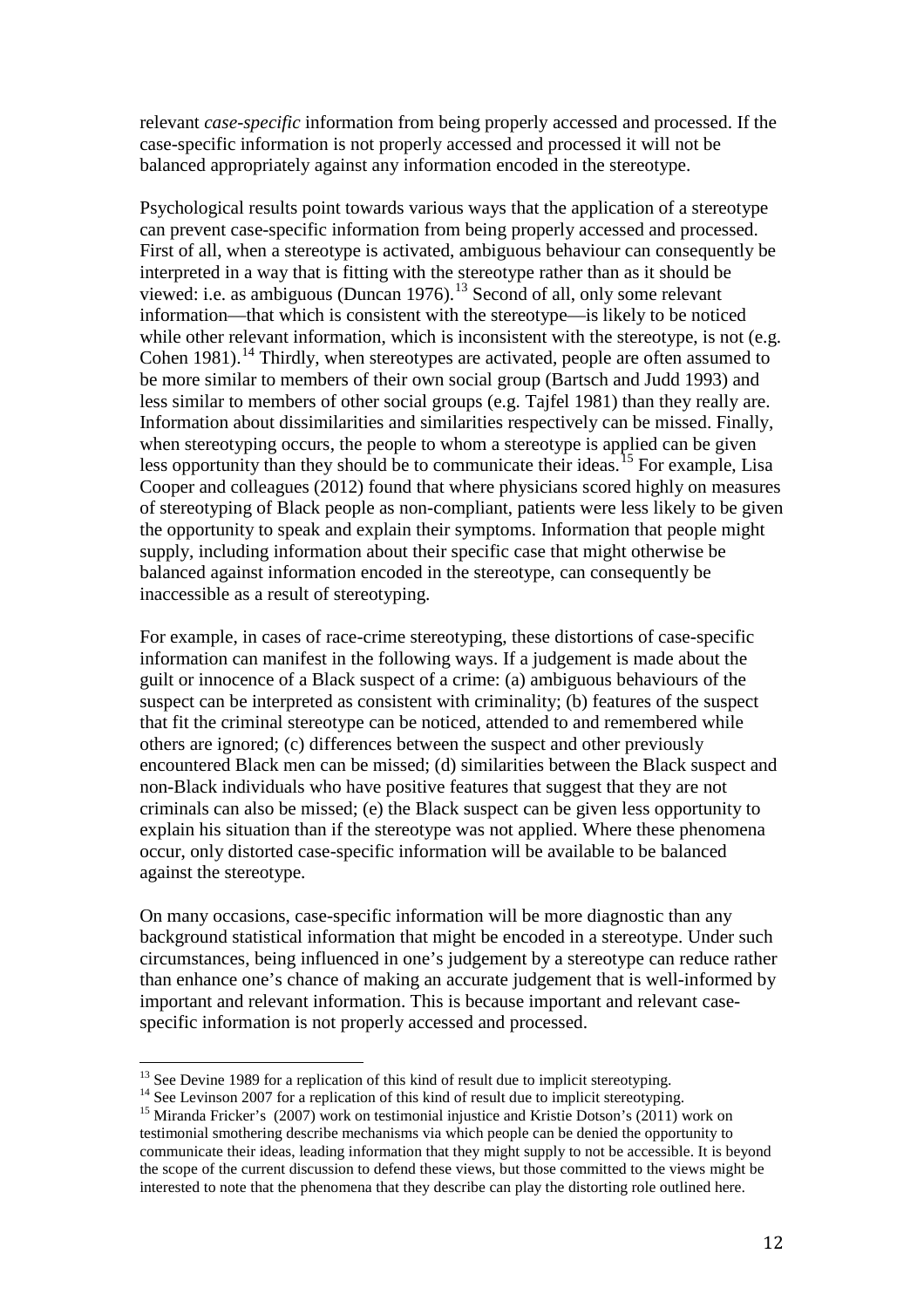It is worth considering a potential objection. Jussim and colleagues (2009; Jussim 2012) claim that people apply stereotypes exactly as they should do. They present evidence that where people possess unambiguous and complete case-specific information they do not apply stereotypes, only applying stereotypes where they possess ambiguous and incomplete evidence. Their argument might seem to establish that stereotypes and case-specific information are appropriately balanced. To see why this objection fails, consider the distinction between *information gathering* and *information possession.* Jussim and colleagues provide reason for thinking that people respond appropriately to information that they possess but do not consider how stereotypes prevent people from gathering unambiguous, complete case-specific information. The findings cited in this section show that there are many ways that the application of a stereotype can impede the information-gathering process.

#### **6. Upshot of discussion so far**

We are now in a position to see that there are more factors that can determine whether the application of a stereotype produces an accurate judgement about an individual case than the single and dual factor views imply. Because there are more factors that determine this than might be expected, there are also more ways that an act of stereotyping can fail to increase the chance of an accurate judgement being made relative to alternative judgements that might have been made in the absence of stereotyping. An act of stereotyping might not increase the chance of an accurate judgement being made even if it involves the application of a stereotype that reflects some aspect of social reality and/or is accurate and the person who engages in the act has only ambiguous case specific information. This could be either because the stereotype fails to make the person engaging in the stereotyping respond in a way that is fitting with accurate statistical information, because the stereotype is applied in an irrelevant context or because the application of the stereotype leads to the distortion of diagnostic case-specific information, preventing the information from being appropriately accessed and processed and balanced against the information encoded in the stereotype.

#### **7. Race-crime stereotyping: the case-study**

While the discussion in sections 3-5 has shown that it is more probable than might be expected that any particular act of stereotyping will fail to produce an accurate judgement, when it comes to one form of stereotyping—race-crime stereotyping—it is possible to draw an even stronger conclusion: that the stereotyping very often fails to produce an accurate judgement. Throughout sections 3 to 5 race-crime stereotyping was used to illustrate various factors that can determine whether or not an act of stereotyping produces an accurate judgement about an individual case, and in the process a picture has emerged according to which this specific form of stereotyping frequently does not do so. In section 3, evidence was introduced that suggests that race-crime stereotypes often fail to lead to judgements that are fitting with accurate statistical information about crime rates, and both psychological and sociological explanations of this phenomenon were given. In section 4, it was shown that racecrime stereotypes are often applied when they are not relevant, leading to judgements that are influenced by irrelevant information. In section 5, it was shown how the application of race-crime stereotypes can prevent important and relevant case-specific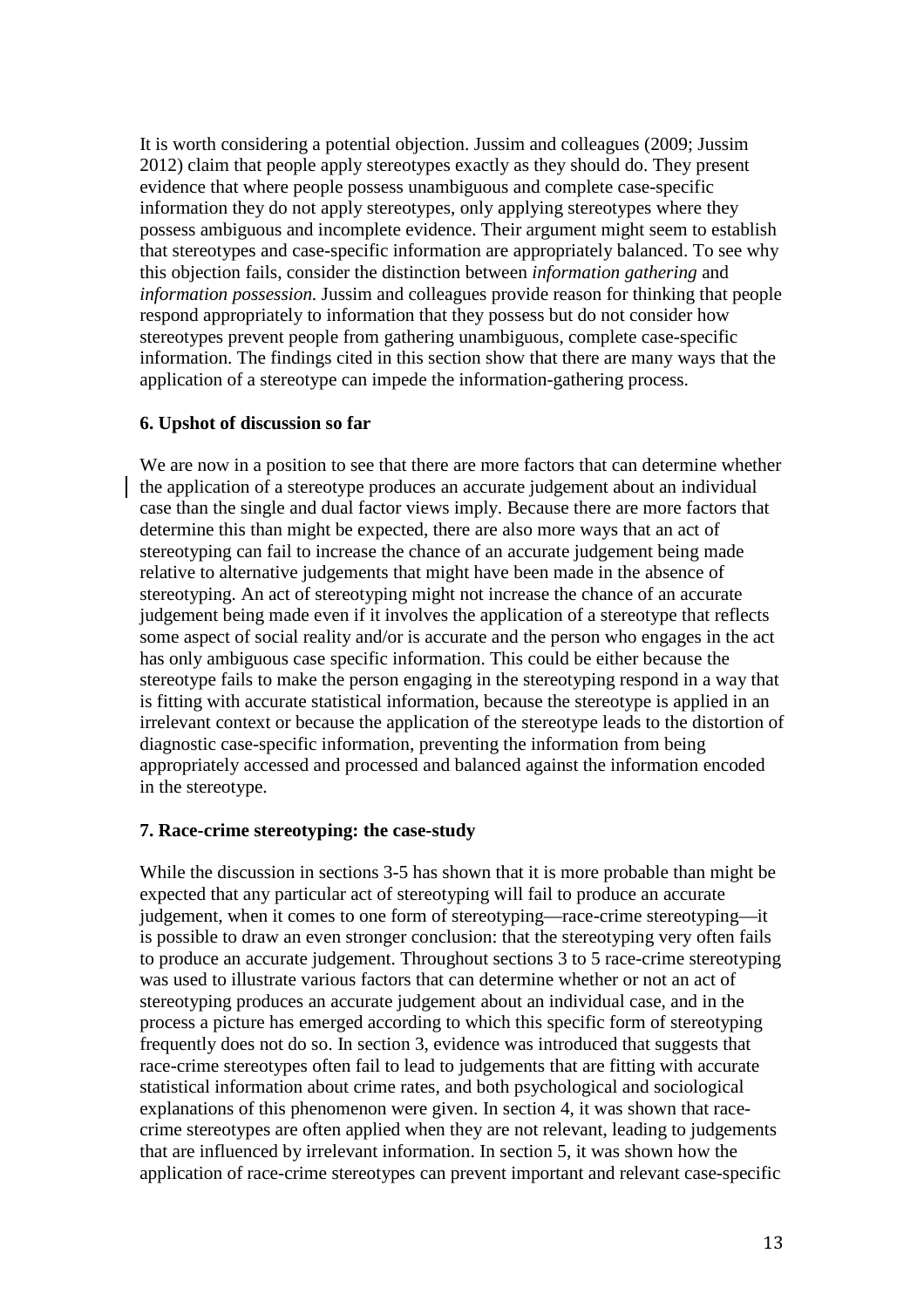information from being accessed and appropriately utilised. Overall, a picture has emerged according to which race-crime stereotyping frequently leads to errors in judgement rather than increasing the chance of an accurate judgement being made.

### **8. Race-crime stereotyping and base-rate neglect**

In light of the observations in section 7, it is possible to respond to an argument presented by Tamar Szabo Gendler (2011, see also Egan 2011) that could be used to criticise actions aimed to reduce stereotyping.<sup>[16](#page-12-2)</sup> Gendler compares actions to reduce race-crime stereotyping to base-rate neglect. She claims that given the statistical reality that Black people are arrested at higher rates than White people for certain crimes, the rational agent ought to associate Black people more strongly than White people with those crimes. People who fail to make the association commit base-rate neglect, a phenomenon widely studied in the psychological literature in which participants ignore relevant background statistical information or base-rates when making a judgement. On this basis, Gendler claims that we face a dilemma with regards to stereotyping: we can either take action to prevent stereotyping, suffering the epistemic costs associated with base-rate neglect, "irrationality through base-rate neglect" (2011, 57), or we can suffer other epistemic costs that are associated with stereotyping that she has identified elsewhere in her work, "irrationality through encoding associations that you reflectively reject" (ibid.).

The phenomenon of base-rate neglect can be understood by considering the results of Tversky and Kahneman's (1974) engineer-lawyer experiment. In the experiment, participants were told that 30 engineers and 70 lawyers had been interviewed and that short descriptions had been written about them based on the interviews. The participants were then given a description designed to be either more fitting of an engineer stereotype, more fitting of a lawyer stereotype, or to be neutral, that is, no more fitting of either stereotype. Participants were told that they had been randomly assigned one of these descriptions and were asked to rate the probability (on a scale of 0-100) that the description is of one of the engineers or one of the lawyers. When asked this question, participants should take the base-rate or background statistical information in to account, i.e. the information about how many engineers and lawyers were interviewed. However, among participants who were given a neutral description, the median response was that the probability that the description was of one of the engineers or one of the lawyers was 50-50, suggesting that they did not take the baserate information into account, instead judging each outcome to be equally likely because the description was neutral. Base-rate neglect can be viewed as a serious epistemic error because it involves ignoring important and relevant background statistical information when making a judgement.

By comparing actions to prevent race-crime stereotyping to base-rate neglect, Gendler suggests that they cause a similar epistemic error. We are now in a position to understand why this conclusion should be resisted. The empirical results discussed in this paper suggest that when people engage in race-crime stereotyping they depart significantly from the ideal of base-rate use. In ideal base-rate use, accurate background statistical information is available for use in a judgement, e.g. information about what percentage of interviewees were engineers and lawyers or

<sup>&</sup>lt;sup>16</sup> For another, compatible response to Gendler (2011), see Madva (2016).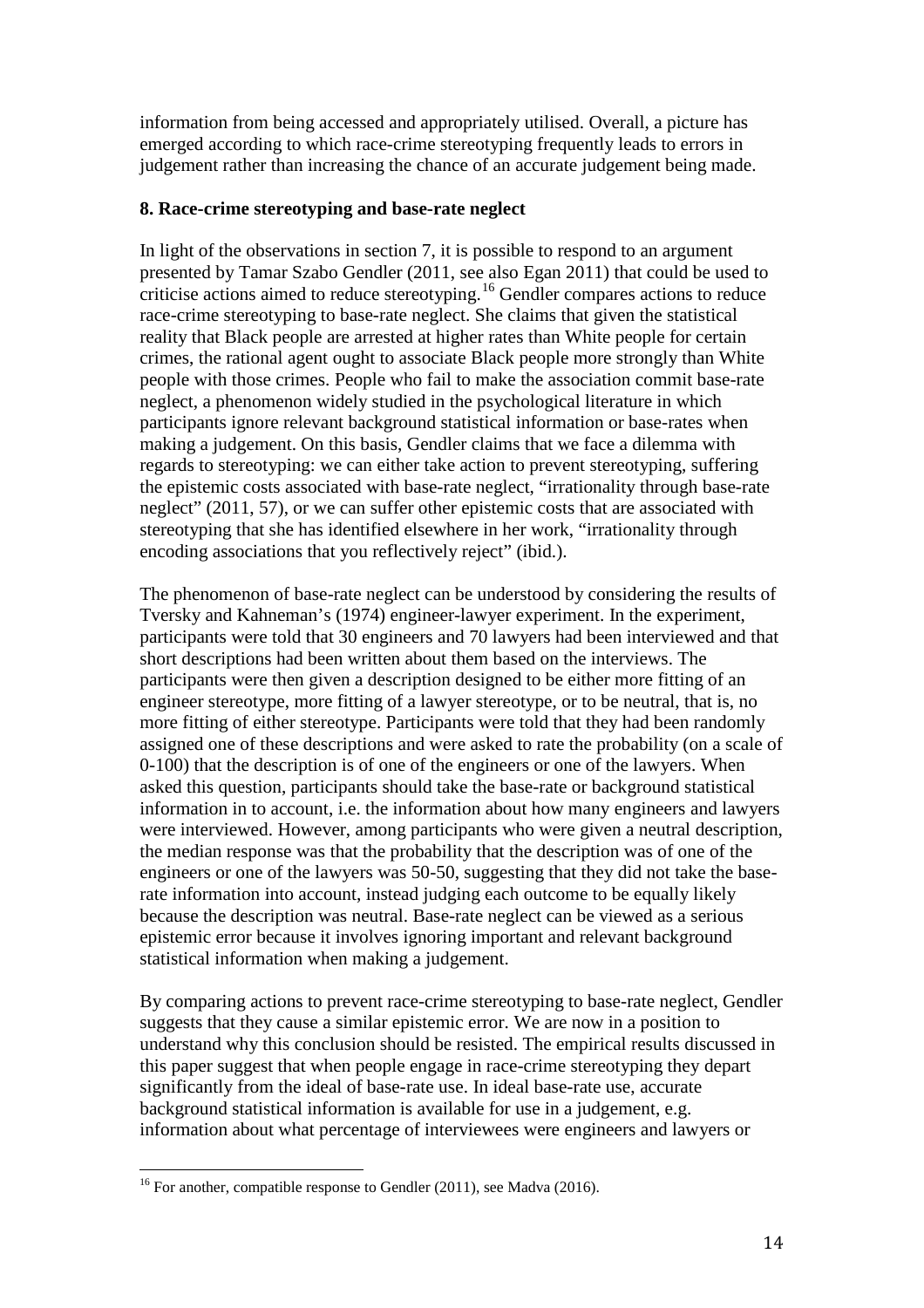information about what percentage of instances of crime were committed by people of a particular racial group. Then the person utilising the base-rate information is sensitive to whether the information is relevant to the particular context, only applying the information when relevant. Then, once a situation and some base-rate information have been paired up, the base-rate information (e.g. about numbers of engineers and lawyers interviewed) is balanced appropriately against other, relevant case-specific information (e.g. details of the description given). Neither the casespecific information nor the base-rate information is given too much or too little weight. Race-crime stereotyping often differs significantly from this ideal. It does not involve stereotypes that encode accurate base-rate information making it available to influence a judgement. It does not involve stereotypes consistently only being applied when they are relevant. Nor does it involve base-rates being appropriately balanced against case-specific information. Actions to prevent race-crime stereotyping consequently often do not prevent people from properly utilising base-rate information. It is therefore misleading to compare these actions to base-rate neglect and suggest that they similarly involve an epistemic error. It would be less misleading to emphasise how ordinary acts of race-crime stereotyping frequently differ significantly from appropriate use of base-rates and actions to prevent stereotyping stop people from acting in ways that are far from ideal.

### **9. Conclusions**

There is a single factor view of stereotyping according to which judgements constitutive of acts of stereotyping are more likely to be accurate than alternative judgements that might have been made in the absence of the stereotyping as long as the stereotype reflects an aspect of the social reality. Furthermore, there is a dual factor view of stereotyping according to which judgements constitutive of acts of stereotyping are more likely to be accurate than alternative judgements that might have been made in the absence of the stereotyping if and only if the stereotype that is applied is accurate and only ambiguous information is available about the case to which the stereotype is applied. Neither of these views of stereotyping is correct. Instead, a multifactorial view of stereotyping is correct. There are more features of any particular act of stereotyping that determines if it increases the chance of an accurate judgement being made than the single and dual factor views imply. The features that determine this include: (i) whether or not the stereotype that is applied leads to judgements fitting with accurate statistical information; (ii) whether or not the stereotype is applied in a scenario in which case specific information is ambiguous; (iii) whether the stereotype that is applied is triggered when relevant; (iv) whether the information encoded in the stereotype is balanced appropriately against case-specific information or the application of the stereotype leads to the distortion of case-specific information. Any analysis of whether a particular act of stereotyping is likely to produce an accurate judgement should involve an examination of whether each of (i)- (iv) are present. The first two features are captured by the dual factor view, but the latter two are omitted from both the single factor and dual factor views.

With respect to race-crime stereotyping, there is good reason to believe at least (i), (iii) and (iv) are frequently not present. It is often the case that race-crime stereotypes fail to encode accurate statistical information, they are applied when irrelevant and lead to the distortion of case-specific information, so that diagnostic information about the specific case is not appropriately accessed and utilised. Because of this, it is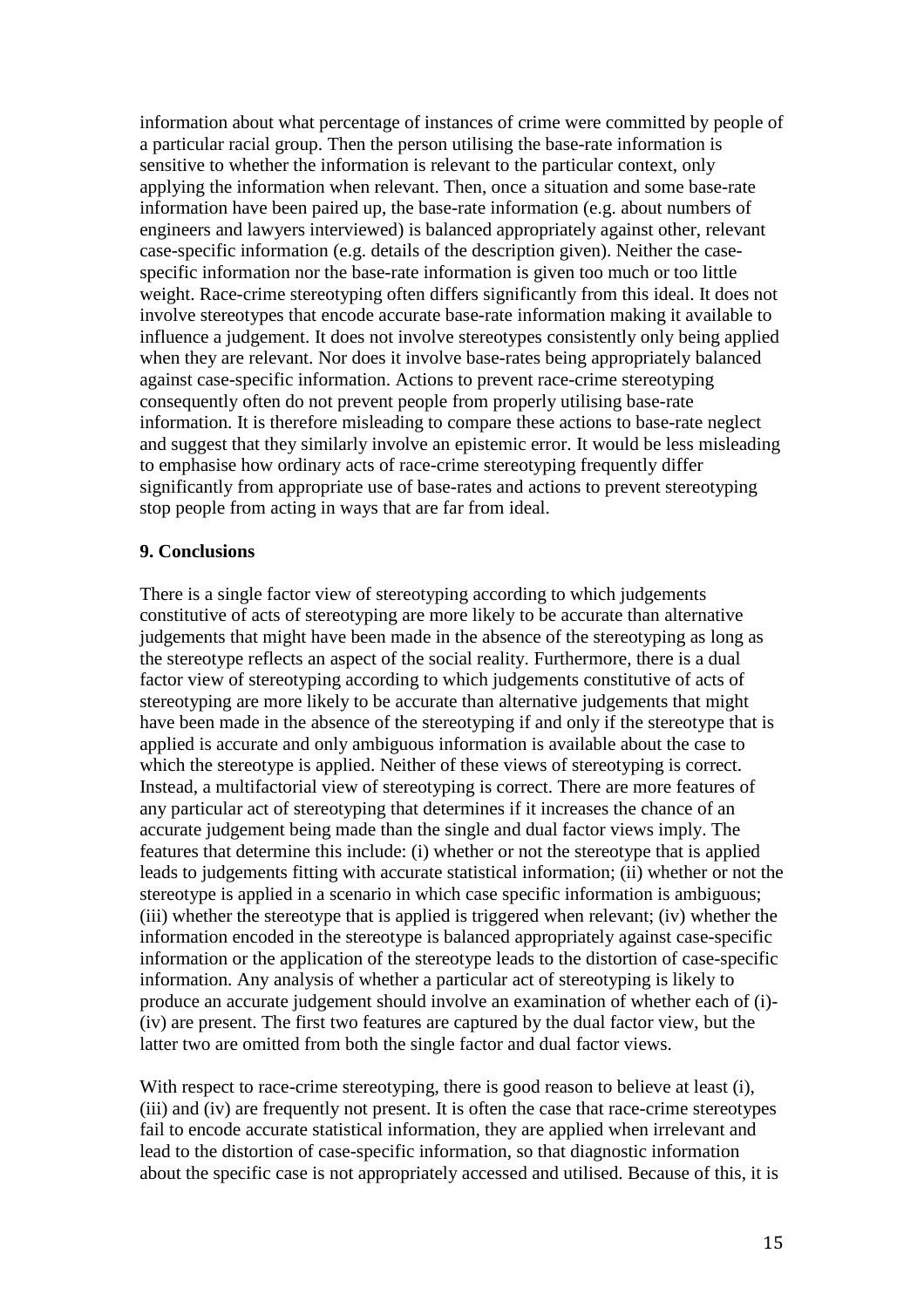possible to respond to a criticism of actions to prevent race-crime stereotyping that finds support in recent work by Tamar Szabo Gendler (2011): that these actions lead to base-rate neglect. What has become clear in the discussion in this paper is that race-crime stereotyping differs significantly from ideal use of base-rates. It is therefore misleading to characterise acts to prevent stereotyping as preventing ideal base-rate use. Actions to prevent race-crime stereotyping are more appropriately characterised as preventing people from acting in a way that is far from ideal.

The methodology adopted in this paper has been to draw on results from empirical psychology to identify various factors that can determine whether acts of stereotyping increase the chance of accurate judgements being made by ordinary human reasoners. In the process, an intuitive picture of stereotyping, according to which stereotyping increases the chance of an accurate judgement being made as long as the stereotype that is applied reflects some aspect of social reality, has been challenged. Moreover, a framework has been developed for assessing the value of any particular act of stereotyping, with important practical applications, as illustrated by its application to race-crime stereotyping. The methodology adopted in this paper has thereby yielded valuable results. The current discussion therefore provides a vindication of naturalized epistemology, with its commitment to the idea that results from empirical psychology provide important insights about the epistemic standing of our beliefs.

## **Reference**

Alexander, M. (2011). "The New Jim Crow" *Ohio State Journal of Criminal Law*, 9- 27.

Allport, G. W. (1954). *The Nature of Prejudice* (New York: Perseus Books).

Bartsch RA, Judd CM. (1993). "Majority-minority status and perceived ingroup variability revisited", *European Journal of Social Psychology*, 23: 471–83.

Beeghly, E. (2015). "What is a stereotype? What is stereotyping?", *Hypatia*, 30, 4, 675-691.

Chiricos, T., & Eschholz, S. (2002). "The racial and ethnic typification of crime and the criminal typification of race and ethnicity in local television news", *Journal of Research in Crime and Delinquency*, 39, 400-420.

Chiricos, T., Welch K., & Gertz M. (2004). "The racial typification of crime and support for punitive measures", *Criminology*, 42, 358-390.

Cohen, C. E. (1981). "Personal categories and social perception: Testing some boundaries of the processing effects of prior knowledge"*, Journal of Personality and Social Psychology*, 40, 441-452.

Cooper, L. A., Roter, D. L., Carson, K. A., Beach, M. C., Sabin, J. A., Greenwald, A. G., & Inui, T. S. (2012). "The associations of clinicians' implicit attitudes about race with medical visit communication and patient ratings of interpersonal care", *American journal of public health*, 102, 5, 979-987.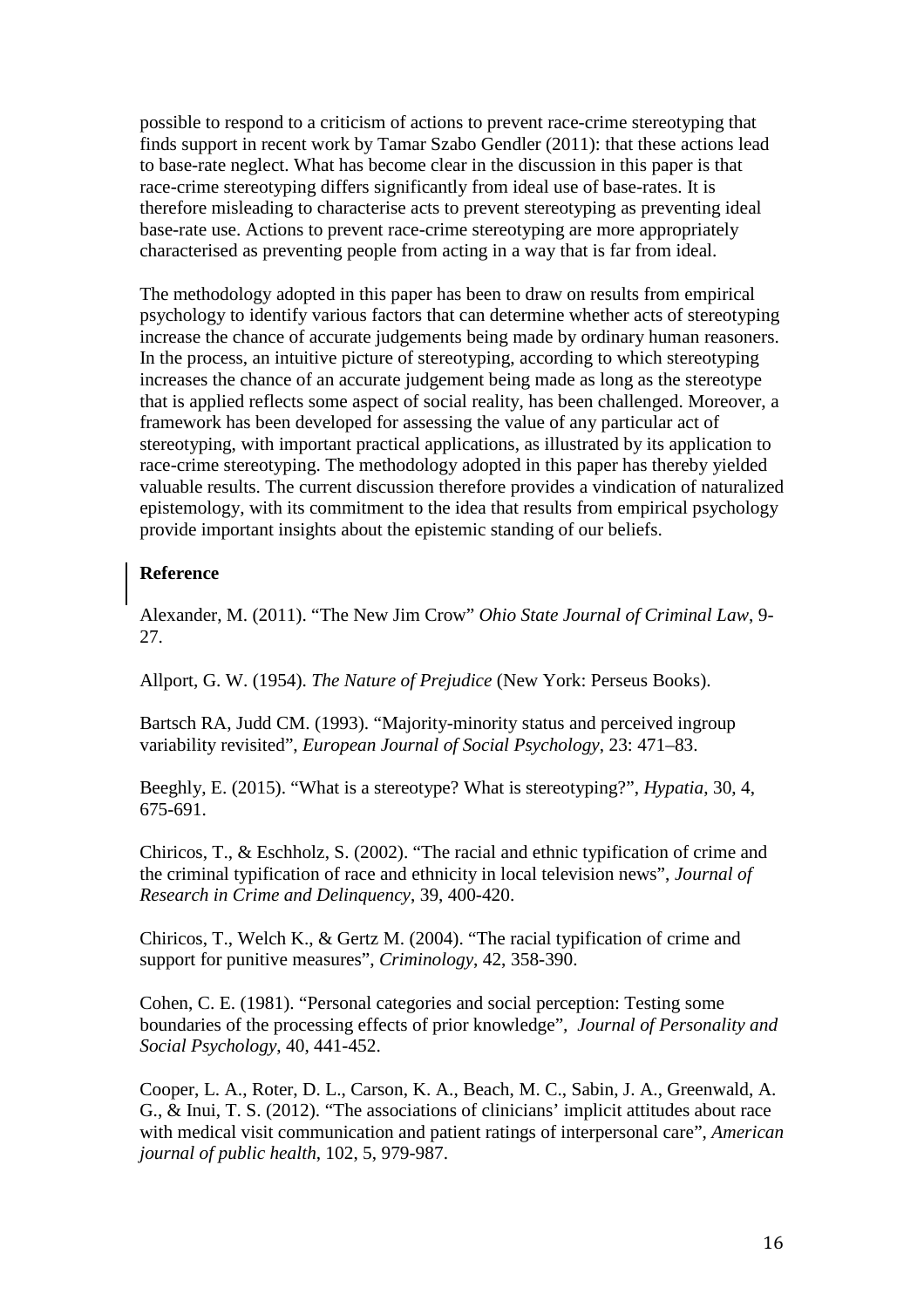Devine, P. (1989). "Stereotypes and prejudice: Their automatic and controlled components", *Journal of personality and social psychology*, 56, 1, 5.

Dotson, K. (2011). "Tracking epistemic violence, tracking patterns of silencing", *Hypatia*, 26, 2, 236–257.

Duncan, B. L. (1976). "Differential social perception and attribution of intergroup violence: Testing the lower limits of stereotyping of Blacks", *Journal of Personality and Social Psychology*, 34, 590-598.

Egan, A. (2011). "Comments on Gendler, 'On the Epistemic Costs of Implicit Bias'", *Philosophical Studies,* 156, 1, 65-79.

Entman, R. M. (1992). "Blacks in the news: Television, modern racism and cultural change". *Journalism Quarterly,* 69, 341-361.

Fein, S., & Spencer, S. J. (1997). "Prejudice as self-image maintenance: Affirming the self through derogating others", *Journal of Personality and Social Psychology*, 73, 31–44.

Fiske, S., Cuddy, A.J.C. & Glick, P. (2007). "Universal Dimensions of Social Cognition: warmth and competence", *Trends in Cognitive Sciences*, 11, 2, 77-83.

Fricker, M. (2007) *Epistemic Injustice: Power and the Ethics of Knowing* (New York: Oxford University Press).

Gendler, T. S. (2011). "On the Epistemic Costs of Implicit Bias", *Philosophical Studies*, 156, 1, 33-63.

Goldman, A. (1986). *Epistemology and cognition*. (Harvard University Press).

Gordon R. A., Michels, J.L. & Nelson C.L. (1996). "Majority Group Perceptions of Criminal Behavior: The accuracy of race-related crime stereotypes", *Journal of Applied Social Psychology*, 26, 2, 148-159.

Hilton, J. L. and von Hippel, W. (1996). "Stereotypes", *Annual Review of Psychology*, 47, 237–71.

Judd, C.M. & Park, B. (1993). "Definition and Assessment of Accuracy in Social Stereotypes", *Psychological Review*, 109, 110–11.

Jussim, L. (2012). *Social Perception and Social Reality* (Oxford: Oxford University Press).

Jussim, L., Cain, T. R., Crawford, J. T., Harber, K., & Cohen, F. (2009). "The unbearable accuracy of stereotypes", in T.D. Nelson (ed.) *Handbook of prejudice, stereotyping, and discrimination*, (New York: Psychology Press), 199-227.

Kornblith, H. (2014). *A Naturalistic Epistemology: Selected Papers* (Oxford: OUP).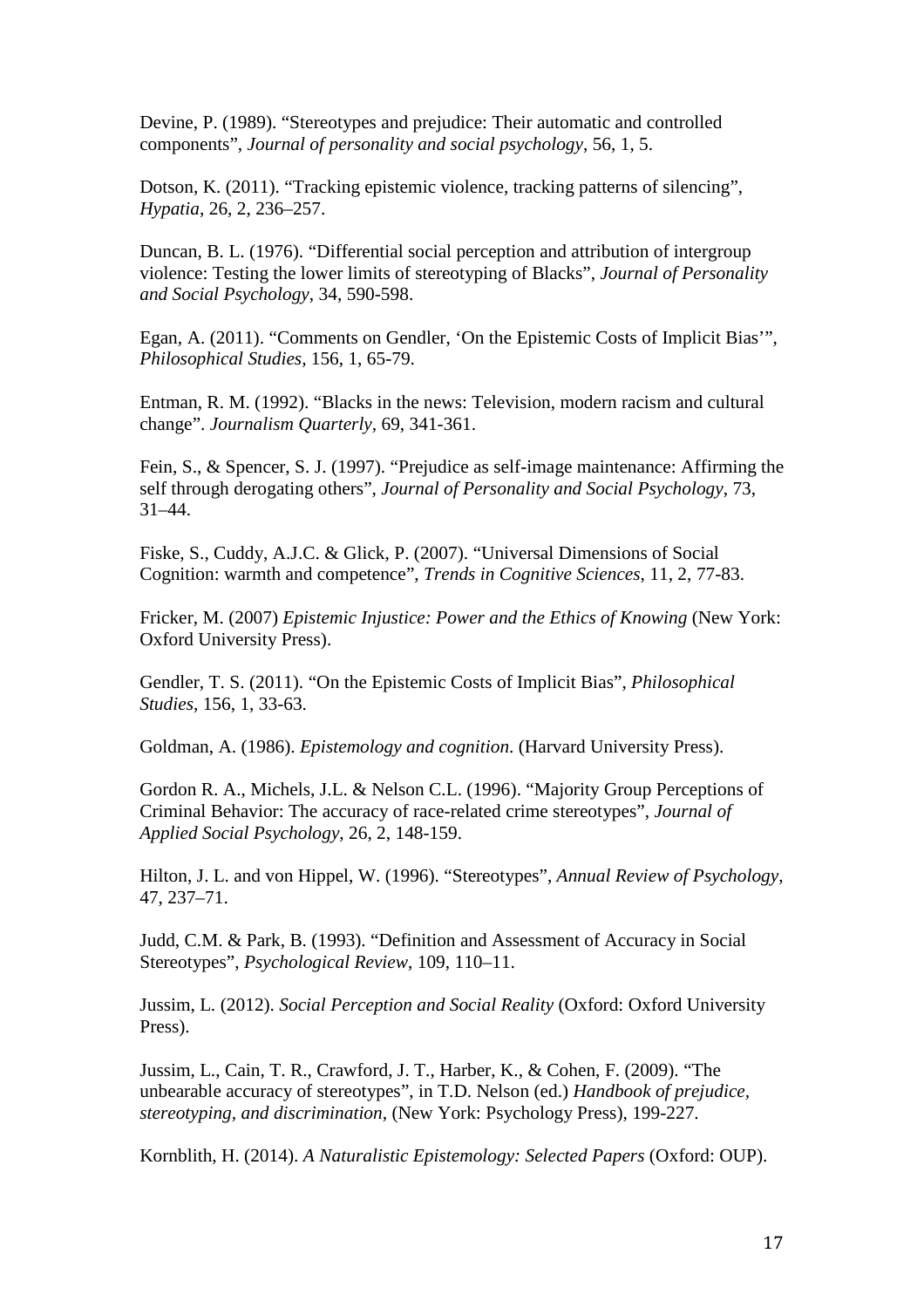Levinson, J. D. (2007). "Forgotten racial equality: Implicit bias, decisionmaking, and misremembering", Duke Law Journal, 345-424.

Lippman, W. (1922). "Stereotypes". Public opinion (New York, NY, US: MacMillan), 79-94.

Madva, A. (2016). "Virtue, Social Knowledge and Implicit Bias", M. Brownstein & J. Saul (eds.) *Implicit Bias and Philosophy, volume 1: Metaphysics and Epistemology* (Oxford: OUP).

Nagel, J. (2013). "Knowledge as a Mental State", *Oxford Studies in Epistemology* 4, 273-308.

Office of Applied Studies, Substance Abuse and Mental Health Services Administration (2007). "National Survey on Drug Use and Health: Demographic and Geographic Variations in Injection Drug Use", *US Department of Health and Human Services; Washington, DC.*

Pickett, J.T., Chiricos, T., Golden, K.M., & Gertz, M. (2012). "Reconsidering the relationship between perceived neighbourhood racial composition and Whites' perceptions of victimization risk: Do racial stereotypes matter?", *Criminology,* 50, 145-186

Quillian, L. & Pager, D. (2010). "Estimating risk: Stereotype amplification and the perceived risk of criminal victimization", *Social Psychology Quarterly* 73, 79–104.

Quine, W.V.O. (1969). "Epistemology Naturalized", In *Ontological Relativity and Other Essays* (New York: Columbia University Press).

Rothbart, M., Fulero, S., Jensen, C., Howard, J & Birrell, P. (1978). "From Individual to Group Impressions: Availability Heuristics in Stereotype Formation", *Journal of Experimental Social Psychology*, 14, 3, 237-255.

Saul, J. (2013). "Scepticism and Implicit Bias", *Disputatio*, 5, 37, 243-263.

Sinclair, L., & Kunda, Z. (1999). "Reactions to a Black professional: Motivated inhibition and activation of conflicting stereotypes", *Journal of Personality and Social Psychology*, 77, 885–904.

Sniderman, P., & Piazza, T. (1993). *The scar of race* (Cambridge, MA: Harvard University Press).

Spencer, S. J., Fein, S., Wolfe, C. T., Fong, C., & Dunn, M. A. (1998). "Automatic activation of stereotypes: The role of self-image threat", Personality and Social Psychology Bulletin, 24, 1139–1152.

Stein, E. (1996) *Without Good Reason: The rationality debate in philosophy and cognitive science* (New York: Oxford University Press).

Stich, S. (1990) *The Fragmentation of Reason*, (Cambridge, MA: MIT Press).